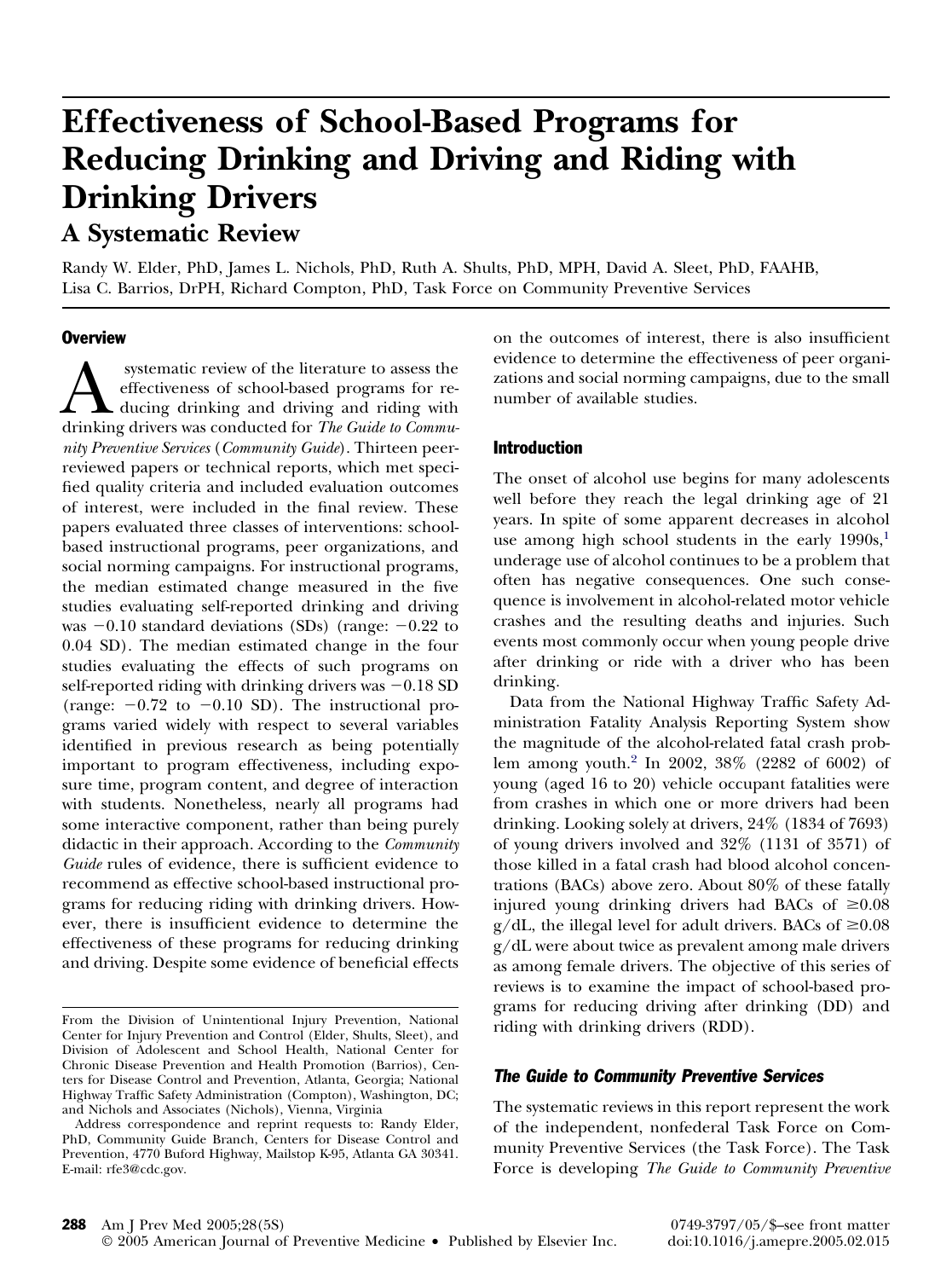

**Figure 1.** Analytic framework for the effects of school-based health promotion programs.

*Services* (*The Community Guide*) with the support of the U.S. Department of Health and Human Services in collaboration with public and private partners. The Centers for Disease Control and Prevention provides staff support to the Task Force for development of the *Community Guide*. A special supplement to the *American Journal of Preventive Medicine*, "Introducing the Guide to Community Preventive Services: Methods, First Recommendations and Expert Commentary," published in January  $2000$ ,<sup>3</sup> presents the background and the methods used in developing the *Community Guide*.

# Healthy People 2010 Goals and Objectives

The interventions reviewed here may be useful in reaching several objectives specified in *Healthy People 2010*. [4](#page-8-0) These include the objectives to:

- Reduce the proportion of adolescents who report that they rode, during the previous 30 days, with a driver who had been drinking alcohol, from 33% (in 1999) to 30% (Objective 26-6).
- Reduce deaths caused by alcohol-related motor vehicle crashes from 5.9 per 100,000 persons (1998 baseline) to 4.0 per 100,000 (Objective 26-1a).
- Reduce injuries caused by alcohol-related motor vehicle crashes from 113 per 100,000 persons (1998 baseline) to 65 per 100,000 (Objective 26-1b).

# **Methods**

This review was conducted according to the methods developed for the *Community Guide*, which have been described in detail elsewhere[.3,5](#page-8-0) To be included in the reviews, a study had to: (1) be primary research published in a peer-reviewed journal, technical report, or government report; (2) be published in English before December 31, 2002; (3) meet

minimum research quality criteria for study design and execution<sup>3</sup>; and (4) evaluate the effects of a school-based program using as a measurement an outcome related to DD or RDD.

# **Conceptual Approach**

Figure 1 shows the conceptual approach that guided the review process. School-based prevention programs can provide students with information regarding the consequences of alcohol and other drug use, DD, and RDD, and promote awareness of alternative behaviors. Many programs provide an opportunity to develop resistance skills and more general life skills to counter social pressures that lead to these behaviors. These programs may also attempt to influence adolescents' perceptions of social norms regarding alcohol and other drug use, DD, and RDD. These changes in knowledge, skills, and perceptions are expected to result in modified attitudes and intentions and a change in susceptibility to peer, media, and other social influences. Ultimately, these changes should result in reduced DD and RDD and the crashes, deaths, and injuries associated with such behaviors.

### **Search Strategy**

The articles to be reviewed were obtained from systematic searches of multiple databases, reviews of bibliographic reference lists, and consultations with experts in the field. The following databases were searched: Medline, PsycINFO, Social SciSearch, Educational Resources Information Center (ERIC), National Technical Information Services (NTIS), and Transportation Research Information Services (TRIS).

#### **Evaluating and Summarizing the Studies**

Each study that met the inclusion criteria was evaluated for the suitability of the study design and study execution by two independent abstractors using the standardized *Community Guide* abstraction form[.3](#page-8-0) The suitability of each study design was rated as "greatest," "moderate," or "least", depending on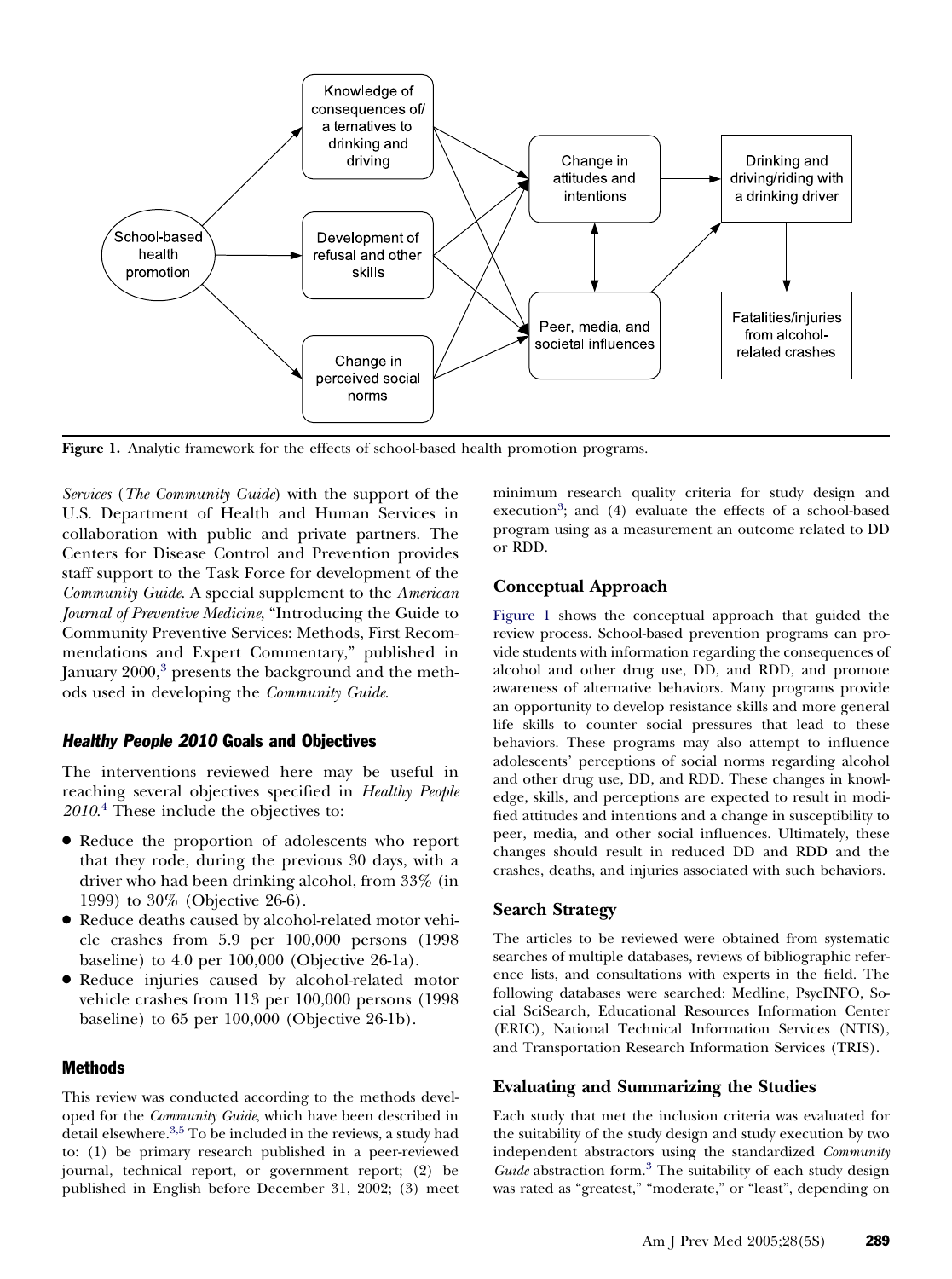the degree to which the design protects against threats to validity. The execution of each study was rated as "good," "fair," or "limited," based on several predetermined factors that could potentially limit a study's utility for assessing effectiveness. Only those studies rated "good" or "fair" were included in the review. Differences between the abstractors were resolved by the consensus of a team of experts. For qualifying studies, effect sizes were then calculated for the study outcomes wherever sufficient information was available to do so.

#### **Outcomes Evaluated**

The primary outcomes examined in this review included: (1) self-reported driving after drinking $6-11$ ; (2) self-reported riding with a drinking driver $^{6,8,9,12,13}$ ; (3) combined DD/  $RDD<sup>14,15</sup>$ ; (4) self-reported DD intent<sup>11</sup>; and (5) crash or motor vehicle violation records[.8,16](#page-8-0) Many of the included studies reported other outcome variables such as self-reported alcohol and other drug use, knowledge scores, and refusal skills. Outcomes that were not related to traffic safety were not included in the results of this review.

#### **Calculation of Effect Sizes**

The reviewed studies used two methods to collect self-report data: dichotomous reports of whether the respondent engaged in DD or RDD over a given time period, or Likert scales that reflect the frequency of participation in these activities. To facilitate comparison across studies, these results were converted to effect sizes (ES) reflecting standardized differences between groups. These were calculated as group mean differences (e.g., post-intervention minus pre-intervention, and/or intervention minus comparison) relative to the pooled SD of the samples from which the means were derived. For a simple before-and-after comparison, the effect size was calculated as:

$$
ES = (I_{post} - I_{pre})/Pooled SD
$$

For a simple intervention-versus-control comparison, the effect size calculation follows:

$$
ES = (I - C) / \text{Pooled SD}
$$

Finally, for study designs that included pre- and post-intervention outcomes and intervention versus comparison group outcomes, the effect size was calculated as:

$$
ES = ([Ipost - Ipre] - [Cpost - Cpre])/Pooled SD
$$

For all calculations, I=intervention group; C=comparison group; and the "pre" and "post" subscripts indicate measurements taken before and after intervention implementation. Confidence intervals around effect sizes were also estimated, using number of students as the sample size parameter, and accounting for within-class correlations when possible.

# Results: School-Based Interventions to Reduce Driving After Drinking and Riding with Drinking Drivers

The interventions included in this review consist of three different types of programs: (1) instructional programs, generally conducted in the classroom;

(2) peer organization programs, conducted in a variety of school and nonschool settings; and (3) social norming programs, generally conducted on college campuses.

### **Instructional Programs**

School-based instructional programs are a commonly used approach to addressing the problems of DD and RDD. These programs vary widely in their focus, with some targeting a variety of consequences of substance use and others more directly focused on problems related to alcohol-impaired driving. Early reviews by Mann et al.<sup>17,18</sup> suggested that these  $DD/RDD$  prevention programs were very heterogeneous ("scattergun") in their approach, and that there was little evidence that they were effective in reducing DD or RDD. A decade later, Sheehan et al.<sup>19</sup> suggested that programs to reduce DD and RDD were still far less theory based and less systematically evaluated than similar programs to reduce smoking and alcohol use. They further suggested that the lack of theoretical foundation, along with the "scattergun" approach (as characterized by Mann et al.<sup>17,18</sup>), made the results of evaluations difficult to interpret. Many of the more recent school-based programs to prevent DD and RDD are either explicitly theory based,  $6,12,19$  or incorporate theory-based concepts and methods, such as peer intervention,<sup>20</sup> social deviance,<sup>15</sup> educational inoculation,<sup>10</sup> and risk skills training[.14](#page-8-0)

# **Content and Delivery of School-Based Instructional Programs**

Several recent meta-analytic reviews assess the influence of the content and delivery of school-based instructional programs on their effectiveness. These reviews evaluated a range of substance abuse prevention programs, most of which did not emphasize or evaluate DD or RDD. Nonetheless, their results may generalize to DD and RDD programs due to strong similarities in the approach of these programs across topic areas. Han- $\text{sen}^{21}$  assessed the influence of program content in a review of the literature from 1980 to 1990. He suggested that **social influence approaches**, involving some combination of normative beliefs, personal commitment, and resistance skills training, were more effective than **affective approaches** (e.g., attempts to improve self-esteem) or **general skills training** (e.g., decision making, stress management, goal setting).

Tobler and Stratton,<sup>22</sup> and more recently Ennett et al.,<sup>23</sup> explored the influence of both content and delivery on the effectiveness of substance abuse programs. They categorize content into four domains: knowledge, affect, refusal skills, and general skills. With regard to delivery, they characterize programs on a continuum according to the degree of interaction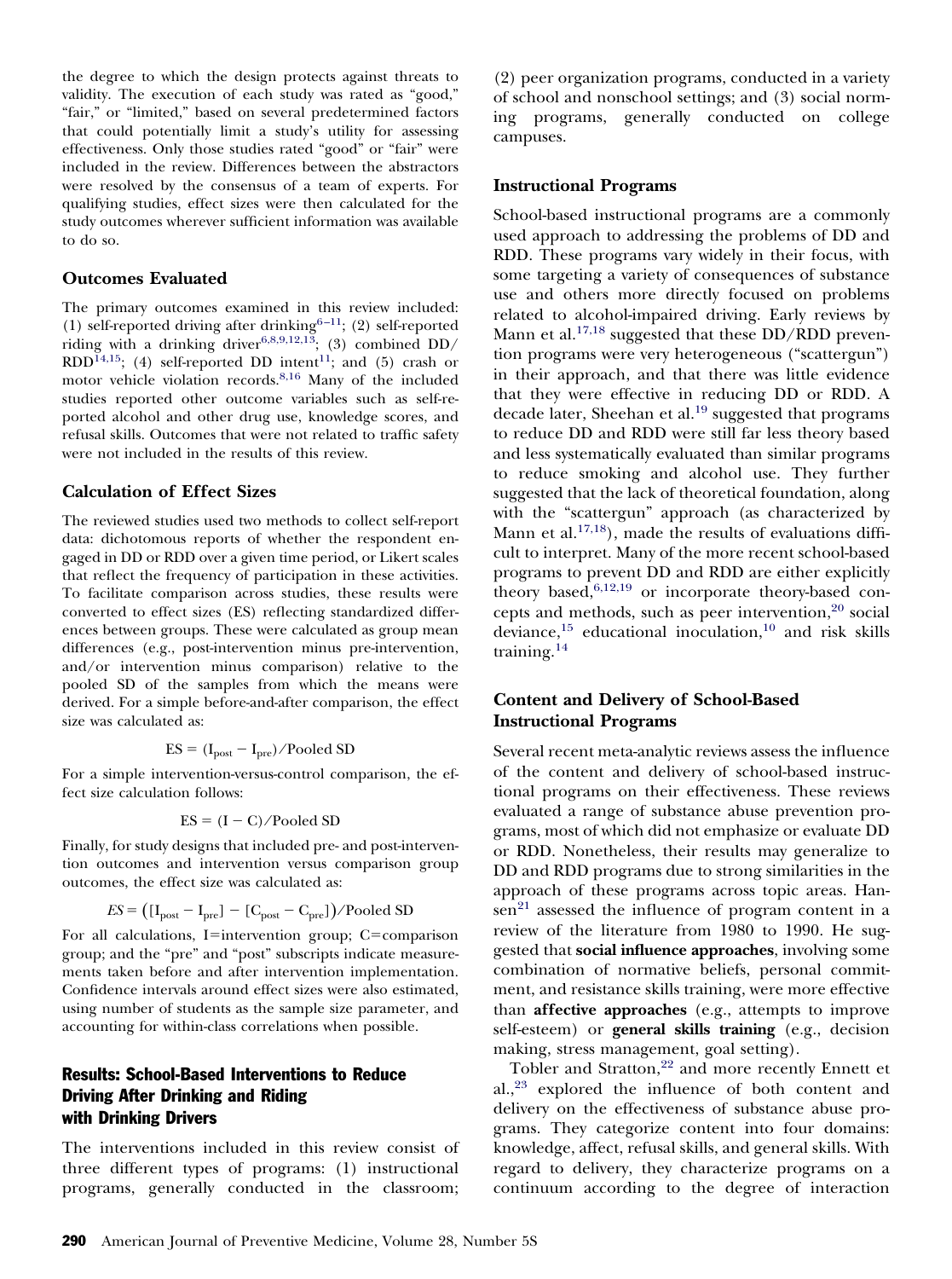involved. They report that programs based on knowledge (of substance effects, media, social influences, and use by peers), in combination with refusal skills (i.e., anticipating and resisting pressures, commitment to abstinence, cognitive behavioral skills, and networking with nonusers), and/or general competency skills (i.e., decision making, communication, coping, social, and assertiveness skills), are more effective than programs focused on knowledge, alone or in combination with efforts focused on affect (i.e., self-esteem, feelings, personal insights, self-awareness, beliefs, and values).

One complication of the evaluation of content effects is that programs with the content combinations that appear to be most effective are also more likely to be delivered interactively; the use of such an interactive approach also appears to be an important component of effective programs. In a recent assessment of schoolbased substance use programs, Ennett et al.<sup>23</sup> found that two thirds of current program providers deliver effective content but only about one sixth use effective delivery methods. They also found that program leaders with recent training and who feel comfortable with interactive teaching methods are more likely to implement programs with effective content and interactive delivery.

Another meta-analytic review of substance abuse prevention programs provides additional insights regarding school-based prevention programs[.24](#page-8-0) Consistent with earlier reviews, the meta-analysis points out that effectiveness is associated with programs involving resistance skill training<sup>25</sup>; normative beliefs<sup>26,27</sup>; and behavioral or cognitive behavioral interventions.<sup>28</sup> Other results of note include evidence that current universal programs may be less effective for high-risk youths than for the general student population, programs delivered to middle or junior high school students may be slightly more effective than those delivered to lower or higher grades, program duration is not significantly correlated with effectiveness, and peer-only program delivery is more effective than peer-with-teacher or teacher-only delivery.

#### **Review of Evidence**

**Effectiveness.** We identified 18 papers reporting on 19 studies or study arms that assessed traffic safety– related outcomes of school-based instructional programs.[6,7,9 –14,29 –38](#page-8-0) Nine of these studies (reported in eight papers) met the quality criteria for inclusion in this review. $6,7,9-14$  Two additional papers provided follow-up data on identified studies.<sup>[16,19](#page-8-0)</sup> Appendix 1 provides a summary of content, delivery, evaluation design, and outcomes of each program evaluated.

**Study design and implementation characteristics.** The evaluations of the instructional programs used a variety of research designs. Most involved before-and-after comparisons or time series designs with a concurrent

comparison group. Such studies were considered to have the "greatest" design suitability. One study was a before-and-after design, without a concurrent comparison group[.13](#page-8-0) Thus, it was considered "least" suitable in terms of design. The total number of students included in the analyses ranged from 60 to more than 4600, with a median size of 853. Follow-up periods ranged from 1 to 84 months, but most studies had follow-up periods of  $\leq$ 6 months. Attrition provided one of the greatest threats to the validity of these studies, particularly those involving relatively long follow-up periods. Attrition ranged from zero for very short-term follow-ups to nearly two thirds of the baseline sample. Some studies attempted to minimize attrition effects by analyzing only those data for which both pre- and post-intervention responses were available.<sup>10,19</sup>

The content and level of interaction varied considerably across the instructional programs reviewed. Three programs appeared to have primarily informational or affective content[,11,13,14](#page-8-0) and primarily involved didactic presentations. The remaining six programs, in addition to providing information, focused on skills development (e.g., refusal skills, life skills) or reducing risktaking behavior.  $6,7,9,10,12,14$  These programs often involved considerable interactivity with students, including discussion, feedback, role playing, and, in some cases, planning activities. Programs were generally presented in sessions lasting approximately 1 hour each. Program length varied from a single session<sup>13</sup> to  $12$  sessions,  $9$  with a median of five sessions.

**Outcomes related to self-reported DD.** Five papers examined six different instructional programs in terms of their effect on self-reported DD or a combination of DD and RDD.<sup>6,7,10,14,19</sup> Another study used intent to drink before driving as its outcome measure.<sup>11</sup> Although several studies reported favorable results on these variables, the effect size estimates we derived using our methods were quite varied (see [Figure 2\)](#page-4-0). The median change in the five pure DD outcomes was  $-0.10$  SD (range:  $-0.22$  to 0.04 SD).

Results from the studies with other outcome measures related to DD were also mixed. One study that evaluated two short-term interventions with different content indicated that both had minimal effects on a combined measure of DD and RDD.<sup>14</sup> Another provided evidence that exposure to a series of films and discussion sessions resulted in a decrease in DD intent, although the extent of this change could not be estimated.<sup>11</sup>

Results from studies with multiple follow-up points do not provide clear evidence regarding changes in effects over time. In their evaluation of a brief risk skills training program (RSTP), a brief program based on the Drug Abuse Resistance Education (DARE) model, and a comparison condition, D'Amico et al.<sup>14</sup> found no evidence of benefits from the DARE program at either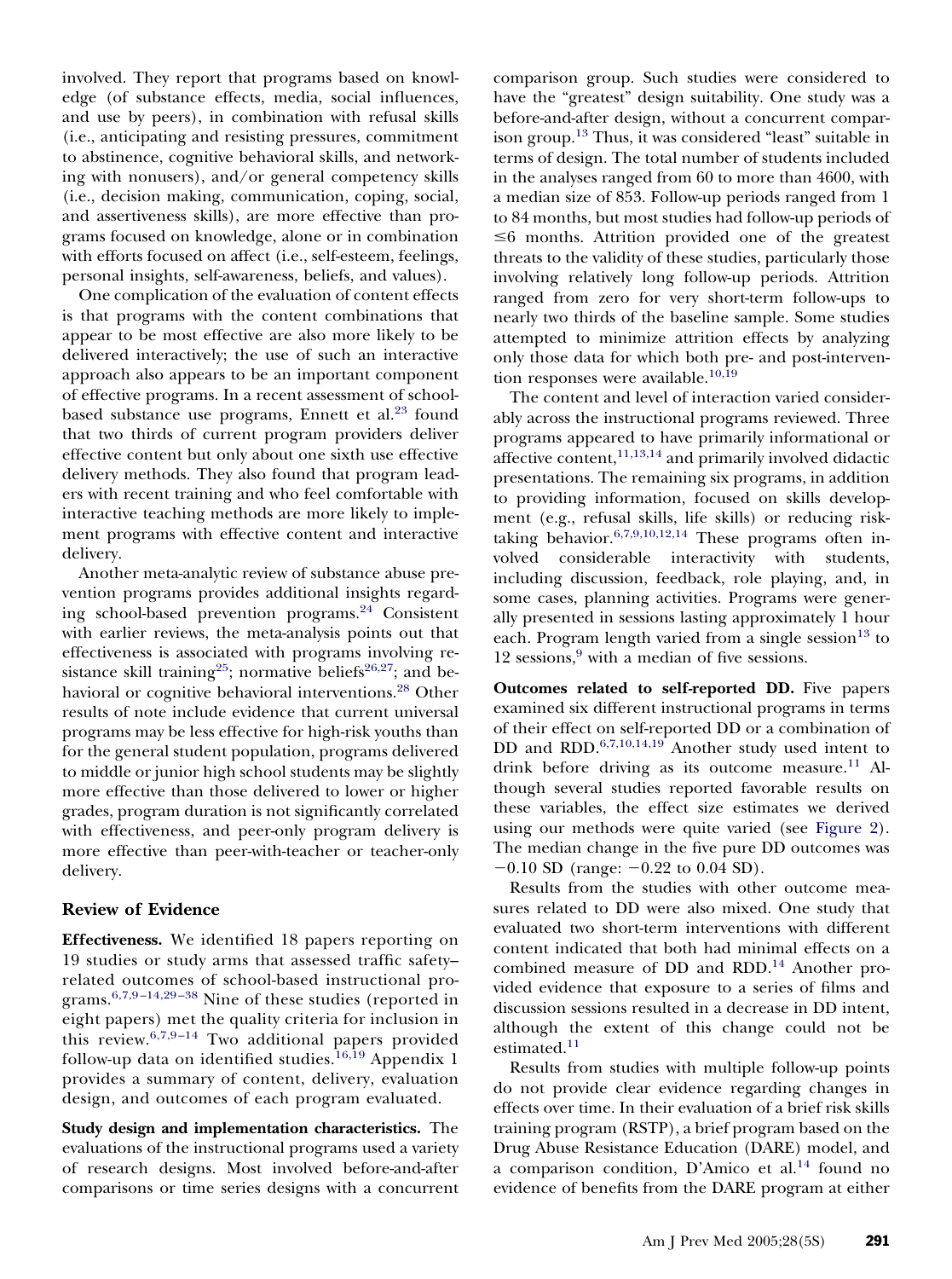<span id="page-4-0"></span>

**Figure 2.** Estimated effects of school-based instructional programs regarding alcohol, driving, or both on self-reported drinking and driving (DD) and riding with drinking drivers (RDD).

a 2- or 6-month follow-up; RSTP showed some evidence of short-term (2-month) effects, but these had disappeared by the 6-month follow-up. Evidence of effect decay over a longer time period was found in the evaluation of a comprehensive social influence program by Klepp et al., $^7$  which indicated consistently diminishing effects on reducing DD over the 4 years of follow-up. On the other hand, the evaluation of the comprehensive program evaluated by Shope et al[.10](#page-8-0) indicates greater effectiveness at long-term (24-month) than at short-term (2-month) follow-up, although the confidence intervals for these two results overlap considerably (see Appendix).

The available results with regard to differential program impact on high- versus low-risk behaviors or individuals are also inconsistent and inconclusive. For example, the results of the Klepp et al.<sup>7</sup> study suggest a larger ES with regard to more severe DD behavior (i.e., driving after five or more drinks), compared with less severe DD behavior (driving after two or more drinks). With regard to higher-risk versus lower-risk youth, both the D'Amico and Fromme<sup>14</sup> and Sheehan et al.<sup>19</sup> studies reported that the school-based programs that they evaluated showed stronger relative effects on DD for students who were already drinking at baseline. In contrast, Shope et al.<sup>16</sup> reported stronger relative effects for students who drank less than once per week than for those who drank more frequently.

**Outcomes related to self-reported RDD.** Four studies of school-based instructional programs examined the impact of such programs in terms of self-reported RDD[.6,12,13,19](#page-8-0) All of these studies reported changes in the desired direction, with three reporting statistically significant program effects.<sup>12,13,19</sup> The median change in RDD was  $-0.18$  SD (range:  $-0.72$  SD to  $-0.10$  SD).

For the two studies with multiple follow-up points, effect sizes increased<sup>12</sup> or remained stable<sup>19</sup> over time.

One study<sup>19</sup> reported a reduction in RDD among both intervention and control groups at the 3-year follow-up. This reduction in reported RDD over time differs from the results of most other studies, in which reported RDD increases through the high school years. One potential explanatory factor for these differing patterns may be that, during this study, Queensland introduced laws and law enforcement efforts (e.g., random breath testing) that substantially decreased overall rates of drinking and driving. The students exposed to the intervention reported a greater reduction in RDD than those in the control group, and the subgroup with the largest reduction relative to controls were those who reported RDD at baseline.

**Outcomes related to moving violations and crashes.** Only one study evaluated the effects of an instructional program on moving violations and crashes[.16](#page-8-0) This study examined traffic offenses and crash data for the period from 1986 to 1997. At the end of this period, students exposed to the intervention and a control group of students not exposed to the intervention had been licensed for an average 7.6 years. After the first year of driving, the intervention group's relative risk (RR) for "serious" violations (i.e., those involving alcohol, drugs, or three or more license demerit points) was 0.80 (confidence interval [CI]-0.63–1.01). During the same period, the RR for crashes was  $0.93$  (CI= $0.74-$ 1.16). For the next 6 years of follow-up, RRs for both outcomes fluctuated around a null effect (range: 0.92 to 1.14).

**Applicability.** Nearly all of the programs reviewed targeted junior or senior high school students. Five included multiple grades:  $8 \text{ to } 12$ ,  $^{11}$  9 to 12, or 10 to 12.<sup>14</sup> Single grades targeted were grades  $9,^{7,12}$  10,<sup>9,10</sup> and 12.<sup>6</sup> The median grade targeted was the 10th.

All programs identified for this review were applied universally to students rather than being tailored and targeted to high-risk individuals, as was advocated in a recent paper.<sup>24</sup> Because some of the reviewed studies presented stratified analyses by subject risk levels, they provide at least some information relevant to the issue of whether interventions need to be targeted in order to influence the behavior of high-risk individuals. As was found with other interventions to prevent DD, such as  $0.08\%$  BAC laws,  $39,40$  some of the universal programs reviewed here appeared to be as effective or even more effective for high-risk individuals than for lower-risk individuals, although others reported the opposite pattern. Nonetheless, without compelling evidence that targeted programs are superior to universal programs at changing the behavior of high-risk individuals, it may be premature to replace universal with targeted programs. As the target group becomes more limited, much larger effects on behavior are necessary to have a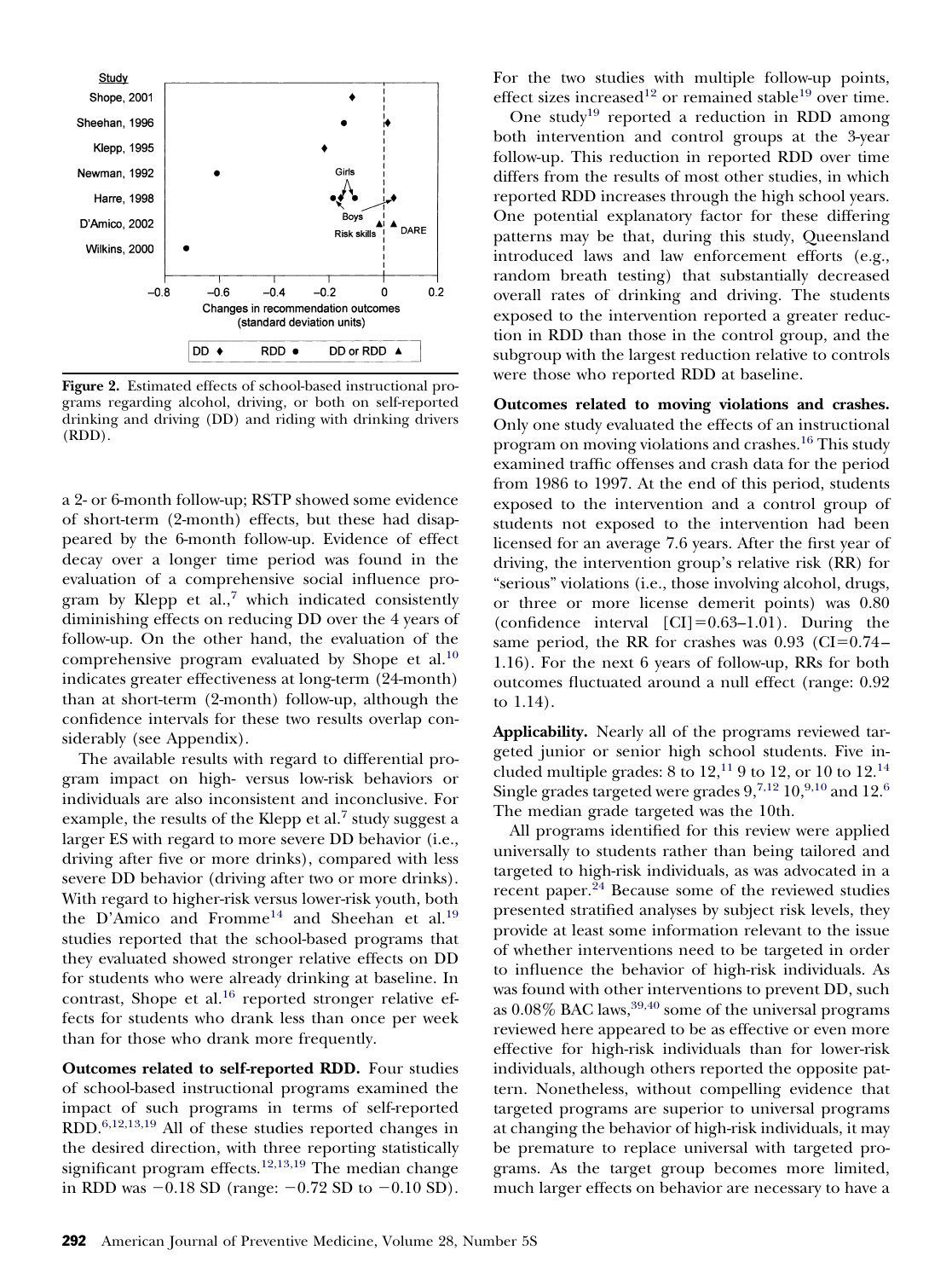population-wide impact on DD. Furthermore, a universal approach offers greater potential to positively influence the school social environment and ultimately societal norms in a way that more targeted programs could not.

**Other positive or negative effects.** Potential harms of school-based DD and RDD instructional programs are mentioned by various authors. Some have suggested that educational approaches that are too nonjudgmen $tal<sup>6</sup>$  or otherwise inappropriately targeted or delivered<sup>16</sup> could lead to a reactive increase in alcohol use and other undesirable behavior. The studies reviewed do not provide adequate information to address these concerns. Although the data in this review generally indicate that these programs tend to have small beneficial effects on behavior (particularly RDD behavior), future studies should assess whether certain subgroups might be negatively affected, and if so, what program variables might be responsible for or might alleviate harmful outcomes.

**Economics.** No economic analyses were found that met the requirements for inclusion in a *Community Guide* review[.3](#page-8-0)

**Barriers to intervention implementation.** No specific barriers to implementation of school-based instructional programs to prevent DD and RDD were noted. A recent survey indicates that 97% of schools already implement substance abuse prevention curricula that may or may not address DD and RDD.<sup>23</sup> However, only about one third of these curricula are evidence based.

**Summary and discussion of effectiveness of instructional programs.** Reported changes in RDD constitute some of the more important findings of this review due to the fact that this behavior is relevant to students with or without access to a car. The studies reviewed provide evidence that school-based instructional programs can result in a reduction in self-reported RDD. Further, there is some limited evidence of impact for both shortand longer-term follow-up periods. There are some anomalies in the results, however. First, the largest effect size  $(-0.72$  SD) resulted from an evaluation of a program with primarily informational and affective content[.13](#page-8-0) This finding is not consistent with expectations based on the current literature on effective program content and delivery. However, the design of this particular evaluation was a simple before-and-after design, without a concurrent comparison group, involving a relatively small sample of students  $(n = 60)$ , with a single follow-up only 1 month after the intervention. The studies by Newman et al.<sup>12</sup> and by Sheehan et al.<sup>19</sup> provided the most credible evidence of positive impact on RDD behavior. Each study involved the random assignment of approximately 1600 to 1800 students to treatment and control groups. The instructional programs evaluated in these studies were theoretically based, and involved multiple sessions and considerable interaction.

This review provides inconsistent evidence on the effectiveness of instructional programs for decreasing self-reported DD. Furthermore, results suggested that any initial effects tended to dissipate over time. A similar pattern was observed for serious traffic violations as well[.16](#page-8-0) More well-controlled studies with multiple follow-up points will be required to more definitively assess the effectiveness of instructional programs on DD.

In many respects, the instructional programs reviewed here that address DD and RDD have similar content and delivery to those implemented to reduce substance abuse. Thus, the accumulated evidence with regard to more general substance use interventions may prove useful for the interpretation of these studies and the design of future ones. The results of this review are similar to those of meta-analyses of substance abuse interventions, which generally indicate small beneficial program effects[.22,28](#page-8-0) Furthermore, the content domains and modes of delivery used in the interventions reviewed here were similar to those that these metaanalyses indicate are associated with relative improvements in effectiveness. The content was generally quite comprehensive, with the majority of programs seeking to develop skills to resist peer, media, and other influences to drink, in addition to conveying information regarding alcohol use and its consequences. Descriptions of the evaluated programs also suggest that most were interactive in their delivery, although their levels of interaction varied considerably.

# **Conclusion**

According to the *Community Guide*'s rules of evidence, there is sufficient evidence that school-based instructional programs are effective in reducing RDD among students. However, there is insufficient evidence to determine the effectiveness of these programs on DD outcomes. Based on the broader literature evaluating school-based programs to prevent substance abuse, it appears that instructional programs that include resistance and other skill training and which require interaction on the part of students are likely to be most effective in reducing RDD, as well as other relevant outcomes.

# Peer Organization Programs

School-based peer organizations are groups of students, often with faculty advisors, who encourage other students to refrain from drinking, DD, and RDD. The most widespread peer organization in the United States is Students Against Destructive Decisions (SADD), formerly called Students Against Drunk Driving. SADD organizations generally engage students in a variety of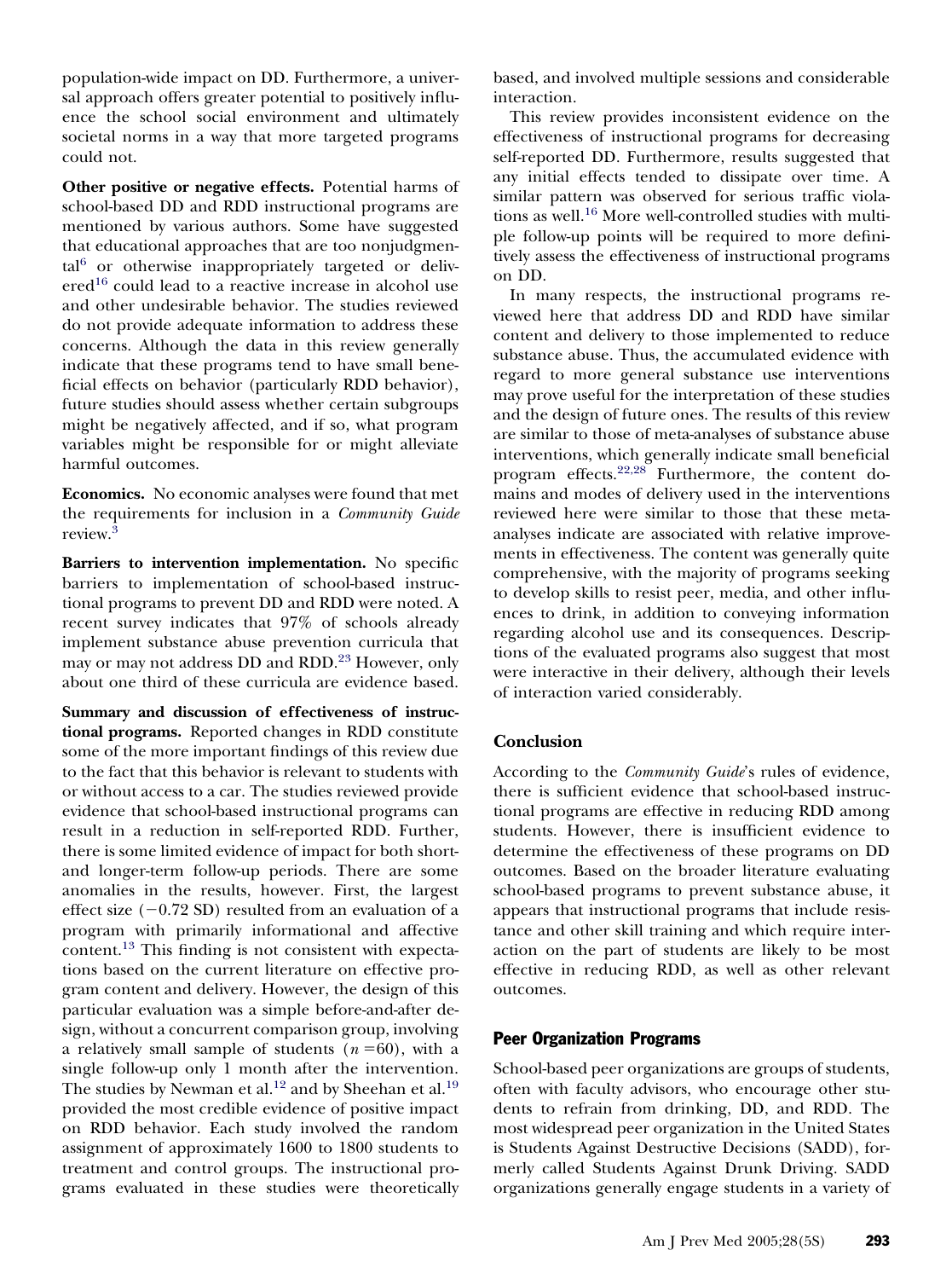activities, including assembly presentations, a curriculum with as many as 15 sessions, various school and community events, and a "Contract for Life" in which a student agrees to call a parent if he or she has been drinking or if the person responsible for driving has been drinking. SADD programs and curricula include activities aimed at providing information, influencing attitudes, and changing social norms. They include both didactic and interactive delivery, usually involving peer-to-peer delivery, but frequently involving outside experts as well.

# **Reviews of Evidence**

**Effectiveness.** Two studies of the effectiveness of peer organization programs were identified and included in the evidence base[.8,15](#page-8-0) Details of these studies are provided in the Appendix. Both evaluated the effectiveness of SADD programs.

The first study<sup>15</sup> consisted of a quasi-experimental time series (i.e., pre/post1/post2) design, with a concurrent comparison group. This design was considered to be of "greatest" design quality, but the study execution was compromised by implementation problems. SADD programs were planned in two selected schools, and two schools with similar urban location and demographic makeup were selected where no such programs were planned. Students in the SADD schools were compared with those in the non-SADD schools regarding a variety of outcomes, including a combined measure of self-reported DD/RDD. This study found no significant differences between the students exposed or unexposed to SADD. Interpretation of these results, however, is complicated by the fact that the SADD programs were not fully implemented in either of the intervention schools and other events with potential relevance to DD and RDD occurred in the comparison schools and their communities, including the formation of a small SADD chapter. Thus, it is difficult to determine whether the lack of program effect reflects on the SADD model in general, or only on the very limited way in which the SADD model was implemented in this study.

The second study<sup>8</sup> addressed the problem of fidelity to the intended SADD model by comparing six schools with exemplary SADD programs to nearby schools of similar size and demographic that did not have SADD programs. Given that the schools were specifically selected based on the strength of their already implemented SADD programs, no baseline data could be collected. Thus, the study was considered to be of "least suitable" design quality. This study examined outcomes such as self-reported DD, self-reported RDD, moving violations (total and alcohol related), and crashes (total and alcohol related). These results generally favored the SADD schools. Due to the low power of the between-school comparisons conducted, however, most

of them failed to reach statistical significance. Thus, despite consistent results favoring the SADD schools, this study's post-only design and low power limit the conclusions that can be drawn from its results.

**Other positive or negative effects.** Results of one study<sup>8</sup> indicate that peer organizations devoted to preventing DD and RDD confer a wide range of benefits to both their members and to other students in the schools in which they are active. Benefits to members include personal growth, social support, and a sense of citizenship in the school community. Benefits to the broader school community include stronger attitudes against DD and RDD, increased knowledge of alternatives to DD and RDD, and increased access to alcoholfree events.

# **Conclusion**

According to the *Community Guide*'s rules of evidence, there was insufficient evidence to determine the effectiveness of peer organizations for reducing DD and RDD due to an insufficient number of studies. Due to the grassroots nature of such organizations, it is also difficult to design studies that have both strong research designs and good intervention fidelity, although suggestions for designing such studies have been offered[.15](#page-8-0)

# Social Norming Programs

Social norming programs generally consist of ongoing, multiyear public information programs conducted on college campuses to reduce alcohol use, although they can also be conducted in other settings and for other target behaviors. The premise underlying the social norming approach is that students overestimate the amount and frequency of alcohol use among other students, and that this misperception influences them to drink more than they would otherwise. The key objective is to provide students with more objective normative information regarding student alcohol consumption, thus reducing their misperceptions and ultimately changing their behavior. Often this information is gathered via campus surveys, and then conveyed to students via campus media programs. In addition to such media programs, some social norming programs implement more instructional activities involving peerto-peer interaction.

# **Reviews of Evidence**

**Effectiveness.** Two evaluations of social norming programs that met the inclusion criteria were identified and included in the evidence base for this review. $41,42$ Both of the programs examined in these studies involved campus media efforts to reduce alcohol use. One of them also involved a peer-to-peer theater com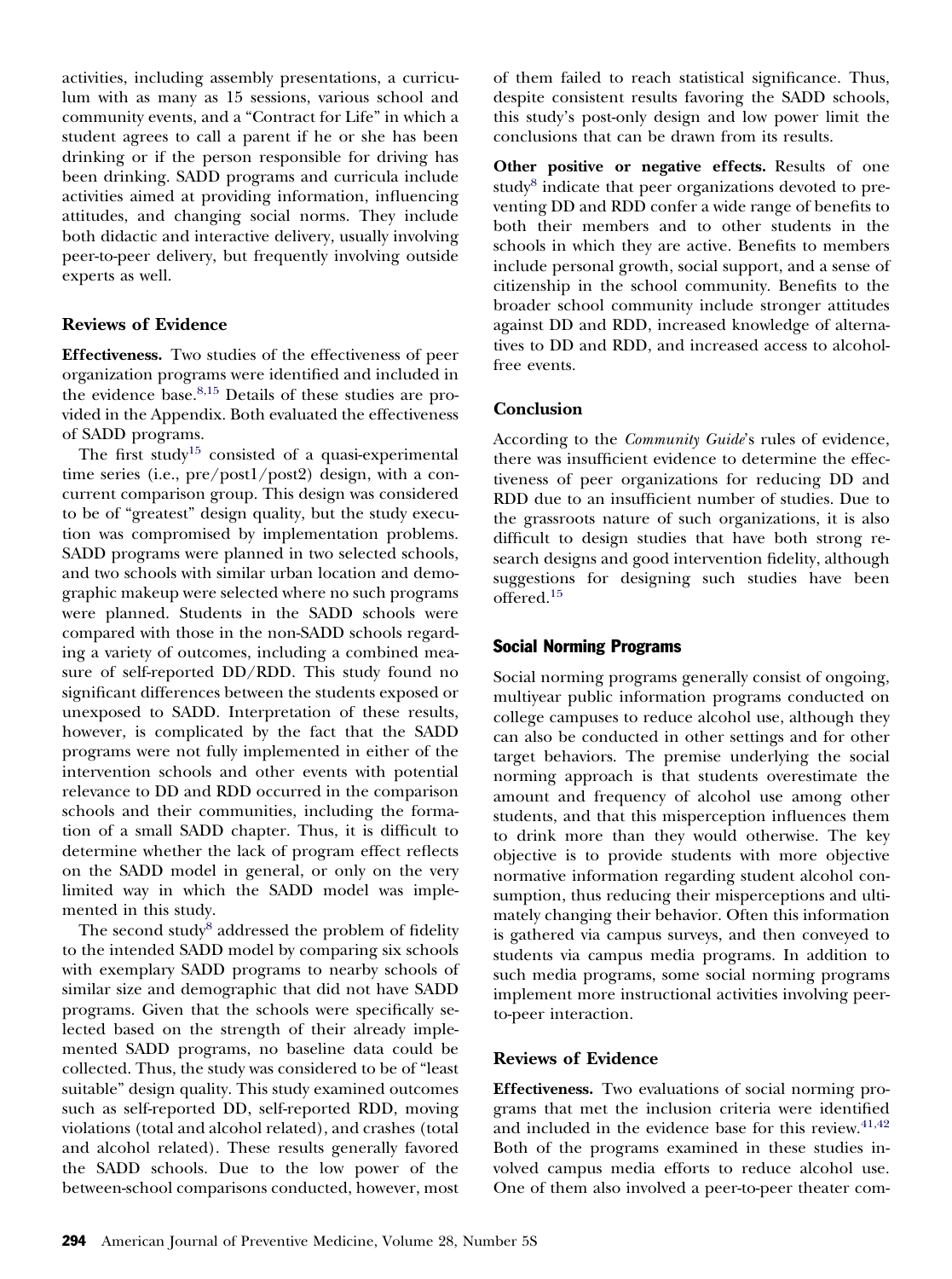ponent that was presented in conjunction with the campuswide media effort and which was the focus of the evaluation[.41](#page-8-0) Both studies measured changes in several alcohol-related outcomes, including DD.

One study<sup>42</sup> used face-to-face surveys and breath alcohol tests to measure outcomes before and after a campuswide social norming campaign was launched. For the baseline measure, 1786 students at the University of North Carolina were surveyed as they returned home between 10:00 pm and 3:00 am. Self-reported drinking and blood alcohol concentrations (BACs) were collected at baseline and at follow-up (2 years after baseline). The program appeared to reduce alcohol consumption, as the percentage of students with a BAC  $>0.08$  g/dL declined by 22%, from 10.7% in the pre-intervention survey to 8.3% in the post-intervention survey  $(p<0.05)$ . Similarly, the percentage of drivers surveyed who had positive BACs declined by 25%, from 13.0% to 9.7% ( $p = 0.18$ ).

The second study<sup>41</sup> was conducted at the State University of New York at Albany, where a similar campuswide awareness effort was implemented. Information on which to base the awareness campaign was gathered from a pre-program telephone survey. In addition to the implementation of the campuswide media program, approximately 160 first-year students in eight sections of a freshman seminar were randomly assigned to an interactive peer theater intervention or to a standard lecture on alcohol. Outcome data were collected immediately prior to these instructional interventions and approximately 6 weeks after they were completed. Thus, this study was designed to examine whether the peer theater intervention effectively complemented the campuswide social norming campaign. Results indicated that the group exposed to the peer theater intervention had more accurate perceptions of campus drinking norms. They also reported more frequent use of designated drivers  $(F=7.79, p<0.01)$ and a decrease in DD  $(F=9.47, p<0.01)$  relative to students in the comparison group. However, no specific data were provided for these outcomes, so no effect estimates could be calculated.

**Other positive or negative effects.** The social norming programs evaluated in the two studies reviewed were associated with a range of positive effects related to reduced alcohol consumption. Similar beneficial effects on alcohol-related outcomes have been found in other studies evaluating social norming programs.<sup>43</sup> However, these studies generally used relatively weak before-and-after designs from which it is difficult to draw firm conclusions. An alternative analysis with different methodologic limitations indicates that such programs do not appear to reduce alcohol consumption[.44](#page-9-0) The authors of this study argued that social norming programs may, in fact, be counterproductive

if they are used instead of other interventions known to be effective.

# **Conclusion**

According to the *Community Guide's* rules of evidence, there is insufficient evidence to determine the effectiveness of social norming programs for reducing DD or RDD, because there were too few studies in our evidence base. The results of the two studies reviewed suggest that such programs reduced DD among the college students exposed to them. However, more studies with stronger research design and execution are needed to clarify the effects of this intervention on DD and on other alcohol-related outcomes.

# Future Directions

Despite considerable progress over the past decade in the development of school-based programs to reduce DD and RDD, further refinement is needed to improve their effectiveness and to develop sound principles to guide program development. Future studies should strive to improve our understanding of the extent to which outcomes of school-based education programs are dependent on content, delivery method, and the perceived status of the person delivering the intervention. To address the potential for lack of effectiveness or potential harms in some subpopulations, such efforts should also evaluate the extent to which effectiveness varies by recipient characteristics. Future studies should also be designed with the goal of evaluating evidence on alcohol-related traffic violations and crashes. Finally, programs should compile and publish cost data so that the cost-effectiveness of various approaches can be assessed.

Several common problems among evaluations of school-based programs need to be addressed in future studies. First, the majority of such evaluations have relied on self-report information to assess effectiveness. Although questionnaires regarding alcohol use, driving after drinking, and riding with alcohol-impaired drivers can provide valuable information, they may be subject to systematic biases that could distort the results of outcome evaluations. Thus, to the extent possible, subjective data should be supplemented with objective information to safeguard against potential biases. Attrition from pre-test to post-test to follow-up measurement periods has also been a consistent problem in the studies reviewed. Depending on the length of the follow-up period, half or more of the original subjects can be lost to attrition, reducing the power and potentially the validity of studies. Such problems should be anticipated and addressed to the extent possible in designing studies to address the gaps identified in these reviews.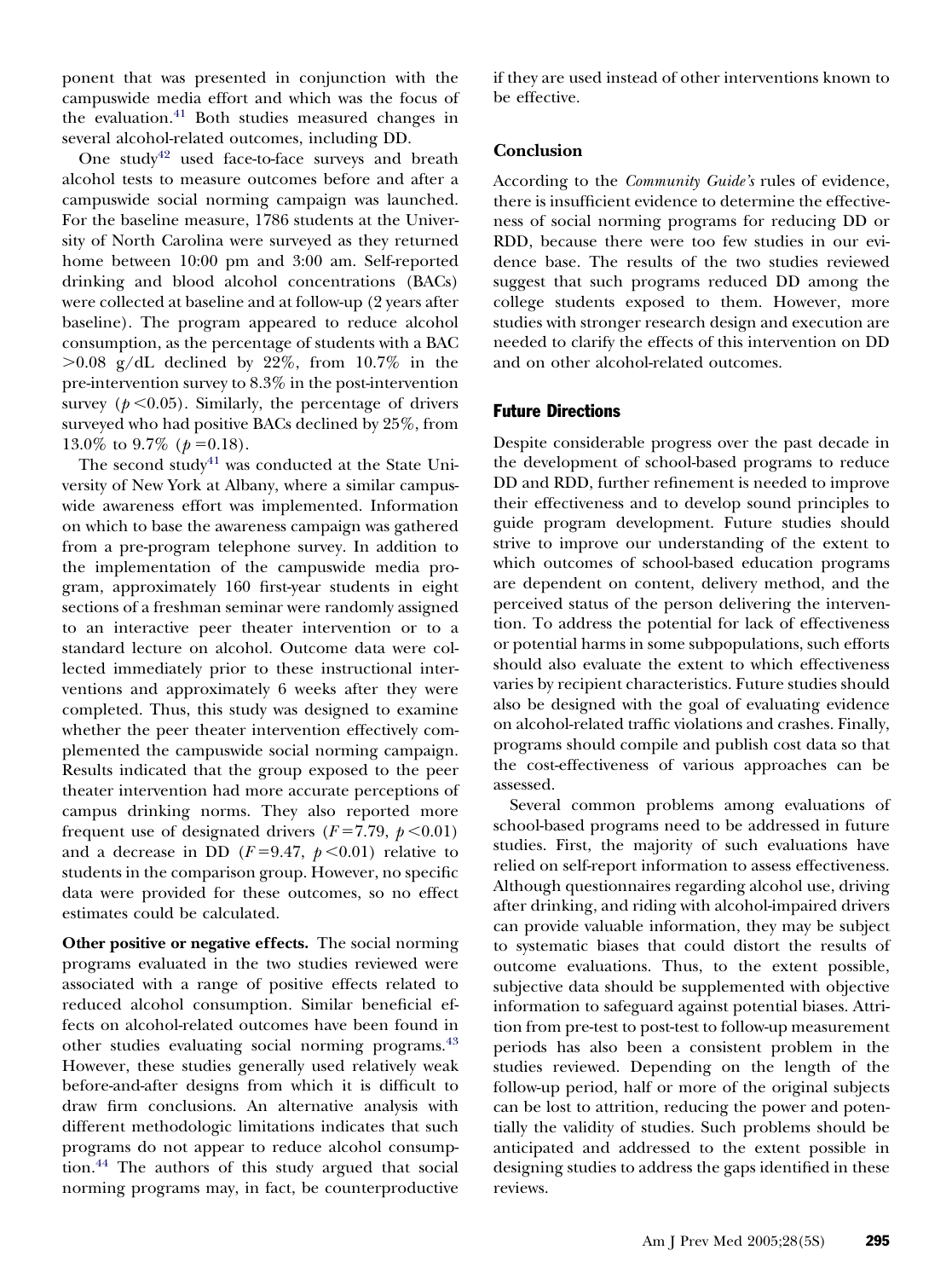<span id="page-8-0"></span>Several authors concluded that, to maximize the effectiveness of school-based interventions, they must be part of a larger community effort.<sup>45,46</sup> Howat et al.<sup>47</sup> recommend that such community efforts adopt a comprehensive health promotion approach which incorporates organizational, economic, and policy changes in addition to community-wide education. $47$  The success of comprehensive programs such as Project Northland provide evidence of the synergistic effects that can result from implementing school-based educational interventions to reduce alcohol-related problems in conjunction with complementary community activities[.48](#page-9-0) Similar complementary approaches have also been successful in other public health areas, such as improving cardiovascular health<sup>7</sup> and preventing tobacco use  $49$ 

Points of view are those of the Task Force on Community Preventive Services, and do not necessarily reflect those of the Centers for Disease Control and Prevention.

#### References

- 1. Johnston LD, O'Malley PM, Bachman JG, Schulenberg, JE. Monitoring the Future national survey results on drug use, 1975–2003. Volume I: Secondary school students. Bethesda MD: National Institute on Drug Abuse, 2004 (NIH publication 04 –5507).
- 2. National Highway Traffic Safety Administration. Traffic safety facts 2003. Washington DC: National Center for Statistics and Analysis, U.S. Department of Transportation, 2005 (DOT HS 809 775).
- 3. Briss PA, Zaza S, Pappaioanou M, et al. Developing an evidence-based Guide to Community Preventive Services—methods. Am J Prev Med 2000;18(suppl 1):35– 43.
- 4. U.S. Department of Health and Human Services. Healthy people 2010. 2nd ed. With understanding and improving health and objectives for improving health. 2 vols. Washington DC: U.S. Government Printing Office, 2000.
- 5. Zaza S, Carande-Kulis VG, Sleet DA, et al. Methods for conducting systematic reviews of the evidence of effectiveness and economic efficiency of interventions to reduce injuries to motor vehicle occupants. Am J Prev Med 2001;21(suppl 4):23–30.
- 6. Harre N, Field J. Safe driving education programs at school: lessons from New Zealand. Aust NZ J Public Health 1998;22:447–50.
- 7. Klepp K, Kelder SH, Perry CL. Alcohol and marijuana use among adolescents: long-term outcomes of the Class of 1989 Study. Ann Behav Med 1995;17:19 –24.
- 8. Leaf WA, Preusser DF. Evaluation of youth peer-to-peer impaired driving programs. Final report. Washington DC: National Highway Traffic Safety Administration, 1995 (HS 808 309).
- 9. Sheehan M, Najman J, Schofield F, et al. The development and implementation of the 'Plan a Safe Strategy' drink driving prevention program. Canberra: Australian Government Publishing Service, 1990 (National Campaign Against Drug Abuse Monograph Series no. 13).
- 10. Shope JT, Copeland LA, Maharg R, Dielman TE. Effectiveness of a high school alcohol misuse prevention program. Alcohol Clin Exp Res 1996;20:791– 8.
- 11. Singh A. Evaluation of the four films on drinking and driving known as 'One for the Road' series. J Traffic Med 1993;21:65–72.
- 12. Newman IM, Anderson CS, Farrell KA. Role rehearsal and efficacy: two 15-month evaluations of a ninth-grade alcohol education program. J Drug Educ 1992;22:55– 67.
- 13. Wilkins TT. The "Stay Alive From Education" (SAFE) program: description and preliminary pilot testing. J Alcohol Drug Educ 2000;45:1–11.
- 14. D'Amico EJ, Fromme K. Brief prevention for adolescent risk-taking behavior. Addiction 2002;97:563–74.
- 15. Klitzner M, Gruenewald PJ, Bamberger E, Rossiter C. A quasi-experimental evaluation of Students Against Driving Drunk. Am J Drug Alcohol Abuse 1994;20:57–74.
- 16. Shope JT, Elliott MR, Raghunathan TE, Waller PF. Long-term follow-up of a high school alcohol misuse prevention program's effect on students' subsequent driving. Alcohol Clin Exp Res 2001;25:403–10.
- 17. Mann RE, Vingilis ER, Stewart K. Programs to change individual behavior: education and rehabilitation in the prevention of drinking and driving. In: Laurence MD, Snortum JR, Zimring FE, eds. Social control of the drinking driver. Chicago: University of Chicago Press, 1988:248-69.
- 18. Mann RE, Vingilis ER, Leigh G, Anglin L, Blefgen H. School-based programmes for the prevention of drinking and driving: issues and results. Accid Anal Prev 1986;18:325–37.
- 19. Sheehan M, Schonfeld C, Ballard R, Schofield F, Najman J, Siskind V. A three-year outcome evaluation of a theory based drink driving education program. J Drug Educ 1996;26:295–312.
- 20. McKnight AJ, McPherson K. Evaluation of peer intervention training for high school alcohol safety education. Accid Anal Prev 1986;18:339 – 47.
- 21. Hansen WB. School-based alcohol prevention programs. Alcohol Health Res World 1993;17:54 – 60.
- 22. Tobler NS, Stratton HH. Effectiveness of school-based drug prevention programs: a meta-analysis of the research. J Primary Prev 1997;18:71–128.
- 23. Ennett ST, Ringwalt CL, Thorne J, et al. A comparison of current practice in school-based substance use prevention programs with meta-analysis findings. Prev Sci 2003;4:1–14.
- 24. Gottfredson DC, Wilson DB. Characteristics of effective school-based substance abuse prevention. Prev Sci 2003;4:27–38.
- 25. Botvin GJ. Substance abuse prevention: theory, practice, and effectiveness. In: Tonry M, Wilson JQ, eds. Drugs and crime. Chicago: University of Chicago Press, 1990:461–519.
- 26. Gottfredson DC. School-based crime prevention. In: Sherman LW, Gottfredson DC, Mackenzie D, Eck J, Reuter P, Bushway S, eds. Preventing crime: what works, what doesn't, what's promising: a report to the United States Congress. Washington DC: U.S. Department of Justice, Office of Justice Programs, 1997.
- 27. Hansen WB. School-based substance abuse prevention: a review of the state of the art in curriculum, 1980 –1990. Health Educ Res 1992;7:403–30.
- 28. Wilson DB, Gottfredson DC, Najaka SS. School-based prevention of problem behaviors: a meta-analysis. J Quantitative Criminol 2001;17:247–72.
- 29. Albert WG, Simpson RI. Evaluating an educational program for the prevention of impaired driving among grade 11 students. J Drug Educ 1985;15:57–71.
- 30. Chen W, Bosch M. Comparison of drinking attitudes and behaviors between participating and non-participating students in a voluntary alcohol education program. J Alcohol Drug Educ 1987;32:7–13.
- 31. Dennison D. The effects of selected field experiences upon the drinking behavior of university students. J School Health 1977;47:38 – 41.
- 32. Duryea EJ, English G, Okwumabua JO. Health promotion efforts in an isolated Hispanic community: the Mora Substance Abuse Prevention Project. Am J Health Promotion 1987;1:16 –23.
- 33. Duryea EJ, Okwumabua JO. Effects of a preventive alcohol education program after three years. J Drug Educ 1988;18:23–31.
- 34. Farrow JA. Evaluation of a behavioral intervention to reduce DWI among adolescent drivers. Alcohol Drugs Driving 1989;5:61–72.
- 35. Kohn P, Goodstadt MS, Cook GM, Sheppard M, Chan G. Ineffectiveness of threat appeals about drinking and driving. Accid Anal Prev 1982;14:457– 64.
- 36. Kuthy S, Grap MJ, Penn L, Henderson V. After the party's over: evaluation of a drinking and driving prevention program. J Neurosci Nurs 1995;27:273–7.
- 37. Martinez R, Levine DW, Martin R, Altman DG. Effect of integration of injury control information into a high school physics course. Ann Emerg Med 1996;27:216 –24.
- 38. Young C. Alcohol, Drugs, Driving and You: A comprehensive program to prevent adolescent drinking, drug use, and driving. J Alcohol Drug Educ 1991;36:20 –5.
- 39. Shults RA, Elder RW, Sleet DA, et al. Reviews of evidence regarding interventions to reduce alcohol-impaired driving. Am J Prev Med 2001; 21(suppl 4):66 – 88.
- 40. Voas RB, Tippets AS, Fell J. The relationship of alcohol safety laws to drinking drivers in fatal crashes. Accid Anal Prev 2000;32:483–92.
- 41. Cimini MD, Page JC, and, Trujillo D. Using peer theater to deliver social norms information: the Middle Earth Players program. The Report on Social Norms 2002;2:1-8 (working paper 8).
- 42. Foss RD, Marchetti LJ, Holladay KA. Development and evaluation of a comprehensive program to reduce drinking and impaired driving among college students. Washington DC: U.S. Department of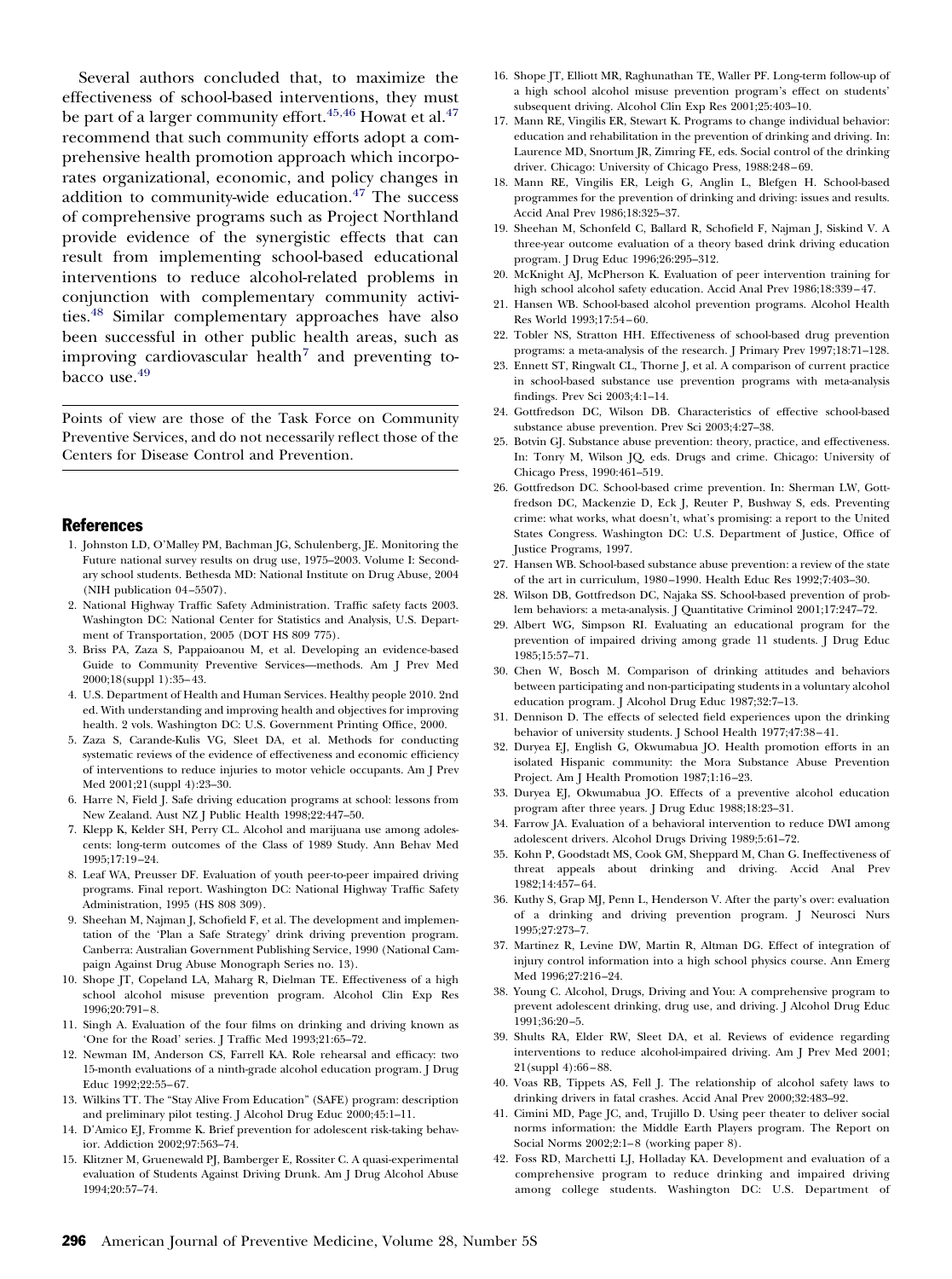<span id="page-9-0"></span>Transportation, National Highway Traffic Safety Administration, 2001. (DOT HS 809 396)

- 43. Perkins HW, ed. The social norms approach to preventing school and college age substance abuse: a handbook for educators, counselors, and clinicians. San Francisco: Jossey-Bass, 2003.
- 44. Wechsler H, Nelson TF, Lee JE, Seibring M, Lewis C, Keeling RP. Perception and reality: a national evaluation of social norms marketing interventions to reduce college students' heavy alcohol use. J Stud Alcohol 2003;64:484 –94.
- 45. Centers for Disease Control and Prevention. School health guidelines to prevent unintentional injuries and violence. MMWR Recomm Rep 2001;50(RR-22):1– 46.
- 46. Simons-Morton B, Simons-Morton D. Controlling injuries due to drinking and driving: the context and functions of education. Surgeon General's Workshop on Drunk Driving: Background Papers. Rockville MD: Office of the Surgeon General, 1989:77–92.
- 47. Howat P, Sleet DA, Elder RW, Maycock B. Preventing alcohol-related traffic injury: a health promotion approach. Traffic Inj Prev 2004;5:208 –19.
- 48. Williams CL, Perry CL, Farbakhsh K, Veblen-Mortenson S. Project Northland: comprehensive alcohol use prevention for young adolescents, their parents, schools, peers, and communities. J Stud Alcohol Suppl 1999;13: 112–24.
- 49. Hopkins DP, Westphal LL, Forster JL, et al. Interventions to reduce minors' access to tobacco products: a systematic review. Am J Prev Med 2005. Submitted.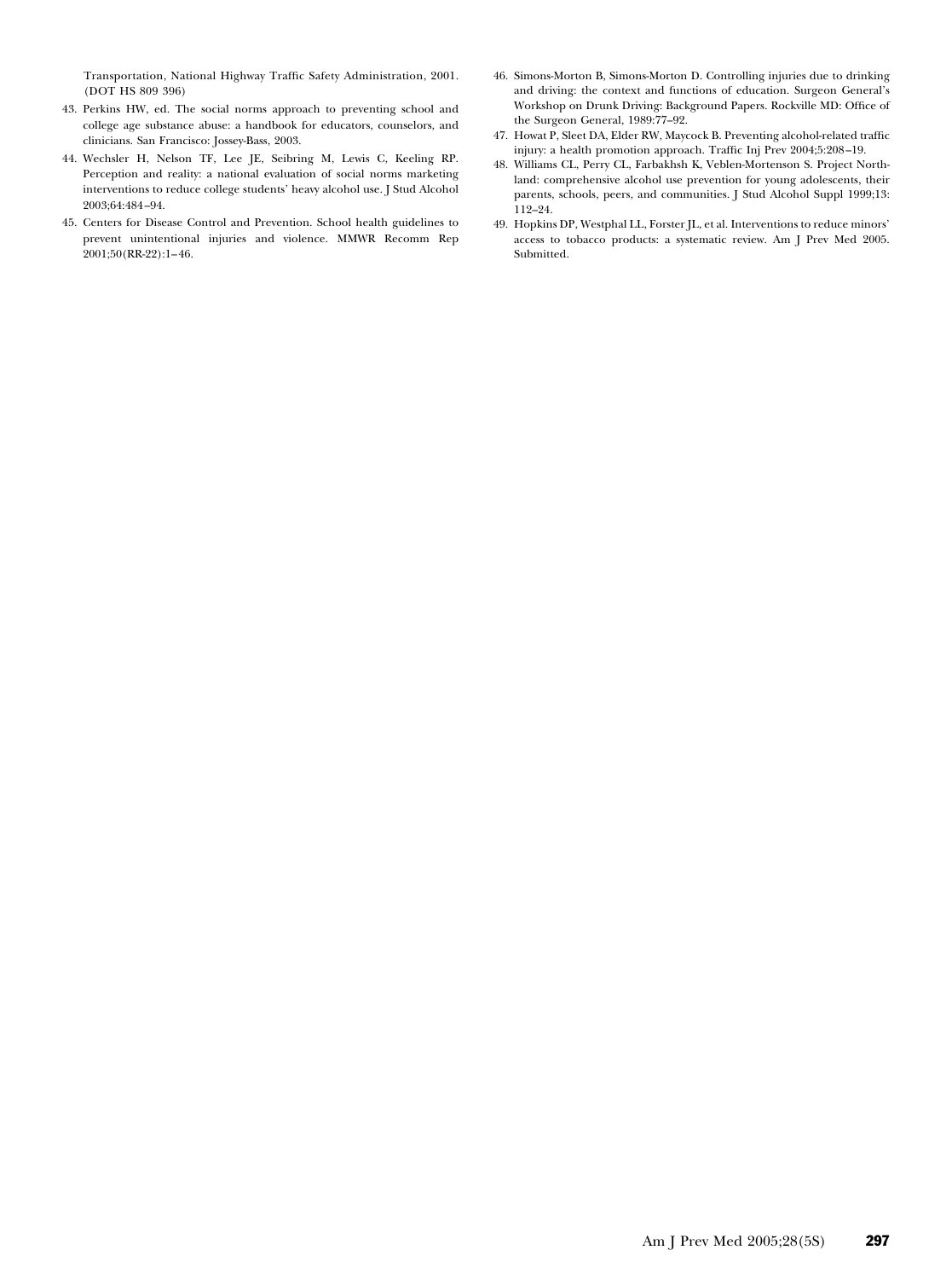| Author (year) <sup>ref</sup><br>(follow-up period)<br>Design (suitability)<br><b>Quality of execution</b><br><b>Evaluation setting</b>                           | Intervention<br>Comparison                                                                                                                                                                                                                                                                                                                            | Length of intervention<br>Grade(s)<br><b>Interaction level</b><br>Sample size $(n)$ | <b>Outcomes and results</b>                                                                                                                                                                                                                                                                                                                                                                                                                                                                                                                                            | <b>Estimated effect sizes</b><br>(confidence interval)                                                                                                                                                           |
|------------------------------------------------------------------------------------------------------------------------------------------------------------------|-------------------------------------------------------------------------------------------------------------------------------------------------------------------------------------------------------------------------------------------------------------------------------------------------------------------------------------------------------|-------------------------------------------------------------------------------------|------------------------------------------------------------------------------------------------------------------------------------------------------------------------------------------------------------------------------------------------------------------------------------------------------------------------------------------------------------------------------------------------------------------------------------------------------------------------------------------------------------------------------------------------------------------------|------------------------------------------------------------------------------------------------------------------------------------------------------------------------------------------------------------------|
| Instructional programs conducted in the classroom                                                                                                                |                                                                                                                                                                                                                                                                                                                                                       |                                                                                     |                                                                                                                                                                                                                                                                                                                                                                                                                                                                                                                                                                        |                                                                                                                                                                                                                  |
| D'Amico, $(2002)^{14}$<br>$(2-6$ months)<br>Randomized (greatest)<br>Fair<br>Evaluation setting not<br>specified                                                 | Intervention 1, RSTP: Taught<br>risk-reduction skills and<br>encouraged commitment<br>to change behavior.<br>Subjects were presented<br>with and discussed<br>feedback regarding their                                                                                                                                                                | 50 minutes<br>Grades 10-12<br>Interactive<br>$n=75$ (RSTP)                          | On a Likert scale assessing DD or<br>RDD:<br>RSTP group mean decreased from<br>$1.25$ to $0.52$ at 2-month follow-<br>up and 0.95 at 6-month follow-<br>up<br>DARE group mean decreased                                                                                                                                                                                                                                                                                                                                                                                | Self-reported DD<br>or RDD:<br>RSTP:<br>$2$ mo:<br>$-0.12$ SD<br>$(-0.51 \text{ to } 0.27)$<br>6 mo: $-0.01$ SD                                                                                                  |
|                                                                                                                                                                  | behavior, perceived<br>behavior of peers, and<br>actual peer norms<br>Intervention 2: Abbreviated<br>DARE program: Single<br>50-minute informational<br>presentation regarding                                                                                                                                                                        | 50 minutes<br>Grades $10-12$<br>Not interactive<br>$n=75$ (DARE)                    | from $0.75$ to $0.72$ at 2-month<br>follow-up and 0.67 at 6-month<br>follow-up<br>Control group mean decreased<br>from $1.58$ to $1.34$ at 2-month<br>follow-up and 1.32 at 6-month<br>follow-up                                                                                                                                                                                                                                                                                                                                                                       | $(-0.40 \text{ to } 0.38)$<br>DARE:<br>2 mo: 0.05 SD<br>$(-0.34 \text{ to } 0.45)$<br>$6 \text{ mo: } 0.04 \text{ SD}$<br>$(-0.35 \text{ to } 0.44)$                                                             |
|                                                                                                                                                                  | drug abuse and the law<br>Comparison: Pre- and post-<br>testing; and with untreated<br>control group                                                                                                                                                                                                                                                  | $n=150$ control                                                                     | RSTP group also reported<br>decreased risky drinking (e.g.,<br>playing drinking games) at both<br>post-tests $(p<0.05)$                                                                                                                                                                                                                                                                                                                                                                                                                                                |                                                                                                                                                                                                                  |
| Shope $(2001)^{16}$<br>Shope (1996) <sup>10</sup><br>(2 months-7 years)<br>Group randomized trial<br>(greatest)<br>Fair<br>Southeastern Michigan:<br>254 classes | Intervention, Alcohol Misuse<br>Prevention Study: Focused<br>on information,<br>inoculation against peer<br>pressure, and building of<br>refusal skills (through role<br>playing). Program<br>administered by trained<br>teachers on the project<br>staff to ensure fidelity<br>Comparison: Pre- and post-<br>testing; and untreated<br>control group | 5 sessions, 45 minutes<br>Grade 10<br>Interactive<br>$n = 1041$                     | RR for crashes (at fault, single<br>vehicle, or alcohol involved) was<br>0.93 in the first year following<br>intervention and approximately<br>1.00 over the subsequent 6 years<br>RR for serious motor vehicle<br>offenses was $0.80$ (95% CI:<br>$(0.63-1.01)$ in the first year<br>following intervention and<br>ranged from 0.92 to 1.14 over<br>the subsequent 6 years<br>At 2-year follow-up on a Likert<br>scale assessing DD, increased<br>from $0.09$ to $0.60$ in the<br>intervention group, and from<br>$0.10$ to $0.69$ in the control<br>group $(p=0.12)$ | Crashes:<br>$1 \, yr: 0.93 \, RR$<br>$(0.74 \text{ to } 1.16)$<br>Self-reported DD:<br>$2 \text{ mo: } 0.08 \text{ SD}$<br>$(-0.09 \text{ to } 0.25)$<br>$24 \text{ mo: } -0.10$<br>SD $(-.27 \text{ to } 0.07)$ |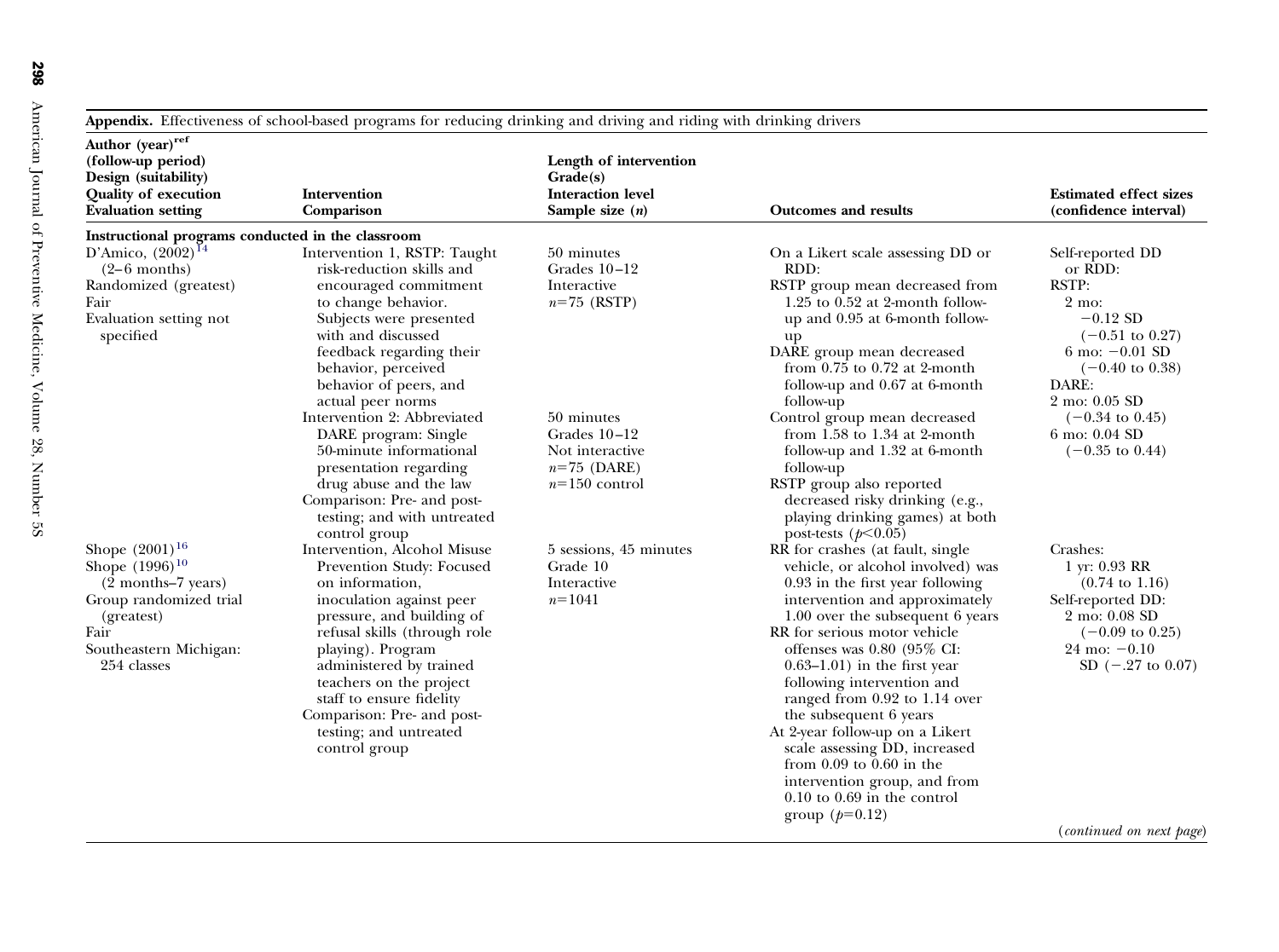| Author (year) <sup>ref</sup><br>(follow-up period)<br>Design (suitability)<br><b>Ouality of execution</b><br><b>Evaluation setting</b>                 | Intervention<br>Comparison                                                                                                                                                                                                                                                                                                                                                                                                         | Length of intervention<br>Grade(s)<br><b>Interaction level</b><br>Sample size $(n)$ | <b>Outcomes and results</b>                                                                                                                                                                                                                                                                                                                                                                                                                                                                                                                                                                                                                                                                                                                                                                                                   | <b>Estimated effect sizes</b><br>(confidence interval)                                                                                                                                                                                               |
|--------------------------------------------------------------------------------------------------------------------------------------------------------|------------------------------------------------------------------------------------------------------------------------------------------------------------------------------------------------------------------------------------------------------------------------------------------------------------------------------------------------------------------------------------------------------------------------------------|-------------------------------------------------------------------------------------|-------------------------------------------------------------------------------------------------------------------------------------------------------------------------------------------------------------------------------------------------------------------------------------------------------------------------------------------------------------------------------------------------------------------------------------------------------------------------------------------------------------------------------------------------------------------------------------------------------------------------------------------------------------------------------------------------------------------------------------------------------------------------------------------------------------------------------|------------------------------------------------------------------------------------------------------------------------------------------------------------------------------------------------------------------------------------------------------|
| Wilkins $(2000)^{13}$<br>$(1$ month)<br>Before and after; no<br>comparison (least)<br>Fair<br>Florida                                                  | Intervention, SAFE program:<br>Presented by emergency<br>medical service personnel<br>to highlight the dangers<br>posed by alcohol impaired<br>driving and failure to wear<br>seatbelts; lecture,<br>supplemented with graphic<br>photos of crash victims<br>and demonstration of the<br>experience of a crash<br>victim receiving emergency<br>trauma care using student<br>volunteer<br>Comparison: Pre-test data<br>only        | 1 session, 1 hour<br>High school<br>Interactive<br>$n=60$                           | Self-reported RDD on Likert scale<br>decreased from $3.45$ (0.62) at<br>pre-test to $3.83$ (0.42) at post-<br>test $(p<0.01)$<br>At post-test, 81% of students<br>reported "never" riding with a<br>drinking driver versus $50\%$ at<br>pre-test<br>At post-test, 87% of students<br>reported "always" wearing<br>seatbelts in the front seat versus<br>53% at pre-test                                                                                                                                                                                                                                                                                                                                                                                                                                                       | Self-reported RDD:<br>$1 \text{ mo}$ :<br>$-0.72$ SD<br>$(-1.06 \text{ to } -0.38)$                                                                                                                                                                  |
| Harre $(1998)^6$<br>$(4$ months)<br>Before and after with<br>concurrent<br>comparison (greatest)<br>Fair<br>Auckland, New Zealand:<br>six high schools | Intervention, Based on<br>Bandura's social learning<br>theory and concept of self-<br>efficacy; taught knowledge,<br>attitudes, and judgments<br>related to safe driving<br>using a "reasoned<br>argument" approach that<br>minimized fear appeals;<br>focus was on building self-<br>efficacy with interactive<br>sessions and role playing<br>Comparison: Pre-test data;<br>and students at untreated<br>comparison high schools | 10 sessions, 1 hour each<br>Grade 12<br>Interactive $n=322$                         | On a Likert scale assessing DD:<br>Mean scores for males increased<br>from $1.30$ to $1.31$ in the<br>intervention group, and<br>decreased from 1.14 to 1.13 in<br>the comparison group<br>Mean scores for females increased<br>from $1.22$ to $1.23$ in the<br>intervention group, and from<br>$1.00$ to $1.08$ in the comparison<br>group<br>On a Likert scale assessing RDD<br>(with unequal time periods at<br>pre- and post-test):<br>Mean scores for males decreased<br>from $2.55$ to $1.49$ in the<br>intervention group, and from<br>$2.46$ to $1.57$ in the comparison<br>group Mean scores for females<br>decreased from 2.68 to 1.71 in<br>the intervention group, and<br>from $2.62$ to 1.74 in the<br>comparison group<br>No significant program effects<br>were found for knowledge,<br>attitudes, or behavior | Self-reported DD:<br>Males: 0.04 SD<br>$(-0.62 \text{ to } 0.69)$<br>Females: $-0.17$ SD<br>$(-0.83 \text{ to } 0.48)$<br>Self-reported RDD:<br>Males: $-0.18$ SD<br>$(-0.62 \text{ to } 0.26)$<br>Females: $-0.10$ SD<br>$(-0.54 \text{ to } 0.34)$ |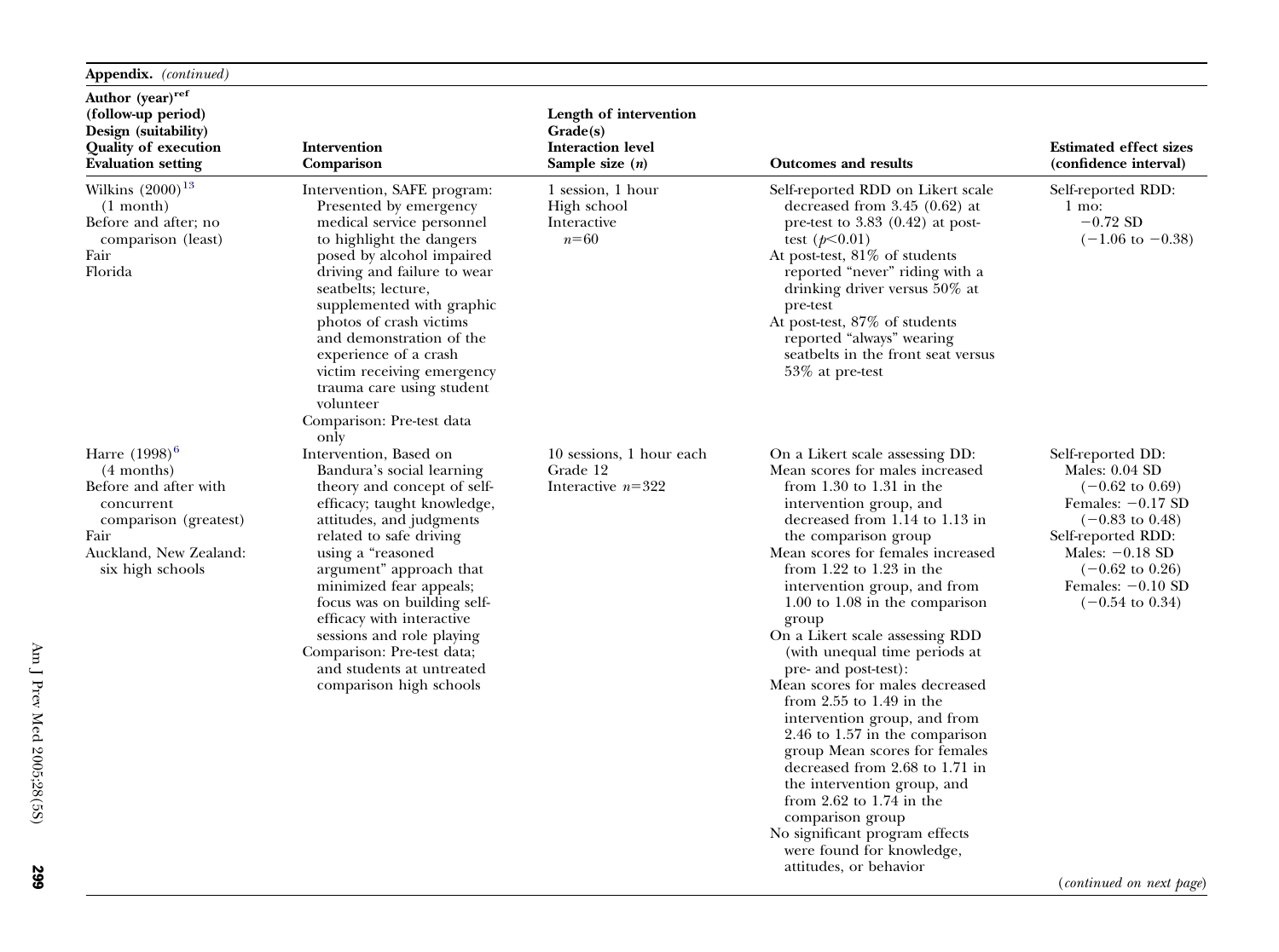| <b>Appendix.</b> ( <i>continued</i> )                                                                                                                                |                                                                                                                                                                                                                                                                                                                                                                                                                                                                                                                                                                                                                                                                              |                                                                                     |                                                                                                                                                                                                                                                                                                                                                                                                                                                                                                                                                                    |                                                                                                                                                                                                                                            |
|----------------------------------------------------------------------------------------------------------------------------------------------------------------------|------------------------------------------------------------------------------------------------------------------------------------------------------------------------------------------------------------------------------------------------------------------------------------------------------------------------------------------------------------------------------------------------------------------------------------------------------------------------------------------------------------------------------------------------------------------------------------------------------------------------------------------------------------------------------|-------------------------------------------------------------------------------------|--------------------------------------------------------------------------------------------------------------------------------------------------------------------------------------------------------------------------------------------------------------------------------------------------------------------------------------------------------------------------------------------------------------------------------------------------------------------------------------------------------------------------------------------------------------------|--------------------------------------------------------------------------------------------------------------------------------------------------------------------------------------------------------------------------------------------|
| Author (year) <sup>ref</sup><br>(follow-up period)<br>Design (suitability)<br><b>Quality of execution</b><br><b>Evaluation setting</b>                               | Intervention<br>Comparison                                                                                                                                                                                                                                                                                                                                                                                                                                                                                                                                                                                                                                                   | Length of intervention<br>Grade(s)<br><b>Interaction level</b><br>Sample size $(n)$ | <b>Outcomes and results</b>                                                                                                                                                                                                                                                                                                                                                                                                                                                                                                                                        | <b>Estimated effect sizes</b><br>(confidence interval)                                                                                                                                                                                     |
| Sheehan $(1996)^{19}$<br>Sheehan $(1990)^9$<br>(3 months to 3 years)<br>Group randomized trial<br>(greatest)<br>Fair<br>Queensland,<br>Australia: 41 high<br>schools | Intervention, PASS:<br>Program was based on<br>"theory of planned<br>behavior" aimed at<br>modifying students' beliefs,<br>attitudes, and perceived<br>social norms about<br>drinking and driving; also<br>sought to increase self-<br>efficacy through role<br>playing<br>Comparison: Pre-test data;<br>and students at untreated<br>control high schools                                                                                                                                                                                                                                                                                                                   | 12 lessons<br>Grade 10<br>Interactive<br><i>n</i> (final) = $1774$                  | At 3-year follow-up, percent of<br>students reporting DD:<br>Increased from 3.1% to 7.4% in<br>the intervention group<br>Increased from 4.7% to 8.8% in<br>the control group<br>At 3-year follow-up, percent<br>reporting RDD:<br>Decreased from $47.7\%$ to $21.3\%$<br>in intervention group<br>Decreased from $46.3\%$ to $26.8\%$<br>in control group                                                                                                                                                                                                          | Self-reported DD:<br>36 mo: 0.01 SD<br>$(-0.12 \text{ to } 0.14)$<br>Self-reported RDD:<br>$3 \text{ mo: } -0.12 \text{ SD}$<br>$(-0.33 \text{ to } 0.09)$<br>$36 \text{ mo: } -0.15 \text{ SD}$<br>$(-0.28 \text{ to } -0.02)$            |
| Klepp $(1995)^7$<br>$(4 \text{ years})$<br>Time series with<br>concurrent<br>comparison (greatest)<br>Fair<br>Moorhead MN and<br>Fargo ND                            | Intervention, Shifting Gears:<br>A school-based education<br>component addressed<br>smoking, alcohol,<br>marijuana use, and<br>drinking and driving.<br>Program was incorporated<br>into the Minnesota Heart<br>Health Program (a<br>multifaceted community-<br>based program to change<br>eating habits, smoking,<br>and activity levels) during<br>the 1985–1986 school year.<br>Program was based on<br>social learning theory,<br>incorporating role playing<br>of refusal skills, social<br>norming, media awareness,<br>and increasing knowledge<br>of alternative behaviors<br>Comparison: Pre-test data;<br>and students in control<br>community (Sioux Falls<br>SD) | 6 sessions<br>Grade 9<br>Interactive<br>$n=2376$ (at 9th grade<br>evaluation)       | Percent intervention vs control<br>students reporting driving after<br>two drinks (DD):<br>in first-year post-test: 9th grade<br>$(13\% \text{ vs } 21\%, p=0.01)$<br>at 12-month post-test: 10th grade<br>$(21\% \text{ vs } 28\%, p=0.27)$<br>at 24-month post-test: 11th grade<br>$(31\% \text{ vs } 33\%, \text{ } p=0.63)$<br>at 36-month post-test: 12th grade<br>$(36\% \text{ vs } 32\%, p=0.66)$<br>Similar patterns observed for<br>alcohol use variables<br>High and likely selective attrition<br>for the 12th grade sample in<br>comparison community | Self-reported DD<br>$(2+$ drinks)<br>$Yr 1: -0.22 SD$<br>$(-0.38 \text{ to } -0.06)$<br>$Yr 2: -0.17 SD$<br>$(-0.53 \text{ to } 0.19)$<br>$Yr$ 3: $-.05$ SD<br>$(-0.28 \text{ to } 0.18)$<br>$Yr$ 4: 0.09 SD<br>$(-0.40 \text{ to } 0.59)$ |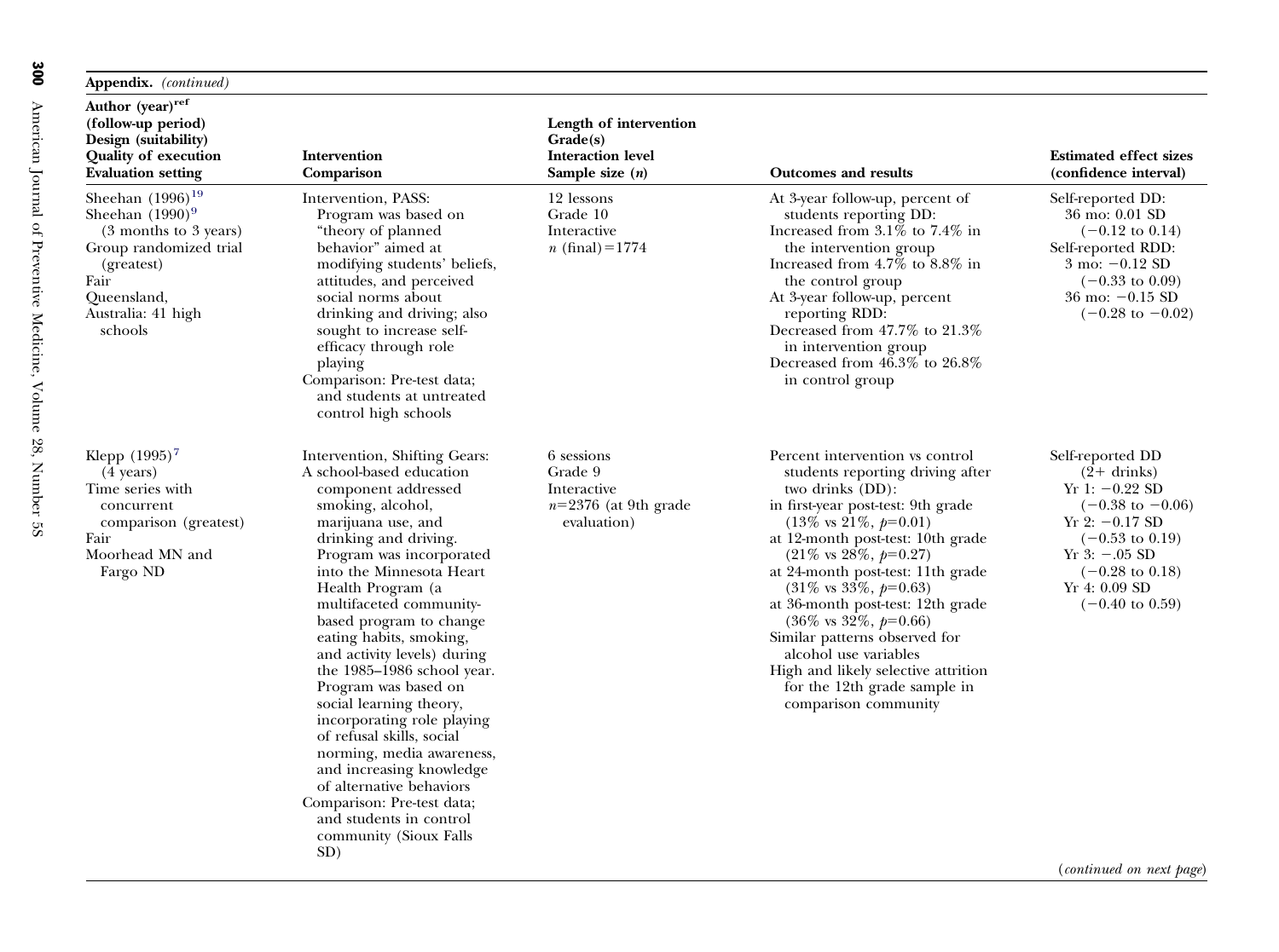| Intervention<br>Comparison                                                                                                                                                                                                                                                                                                                                                                                                                                 | Length of intervention<br>Grade(s)<br><b>Interaction level</b><br>Sample size $(n)$ | <b>Outcomes and results</b>                                                                                                                                                                                                                                                                                                                                                                                                                 | <b>Estimated effect sizes</b><br>(confidence interval)                                                                                                     |
|------------------------------------------------------------------------------------------------------------------------------------------------------------------------------------------------------------------------------------------------------------------------------------------------------------------------------------------------------------------------------------------------------------------------------------------------------------|-------------------------------------------------------------------------------------|---------------------------------------------------------------------------------------------------------------------------------------------------------------------------------------------------------------------------------------------------------------------------------------------------------------------------------------------------------------------------------------------------------------------------------------------|------------------------------------------------------------------------------------------------------------------------------------------------------------|
| Intervention, One for the<br>Road: A series of four<br>films that covered different<br>aspects of the impaired<br>driving problem (in as<br>value free a manner as<br>possible) were provided;<br>teachers were encouraged<br>to follow each film with<br>discussions, and use role<br>playing or dramatic<br>presentations if possible.<br>Teaching guides were<br>provided<br>Comparison: Pre-test data;<br>and students in<br>unmatched control schools | $>4$ hours (requested)<br>High school<br>Encouraged interaction<br>$n = 664$        | Intent to drink and drive or ride<br>with a drinking driver was<br>assessed using 18 hypothetical<br>scenarios. Scores for<br>intervention group improved<br>from 71 at pre-test to 79 at post-<br>test; those for the control group<br>changed from 71 to 72. No<br>variability indices or inferential<br>statistics were provided<br>Knowledge gains for the<br>intervention group were<br>reportedly maintained at 4-<br>month follow-up | N/A                                                                                                                                                        |
| Intervention, Resisting<br>Pressures to Drink and<br>Drive: Integrating<br>videotaped examples of<br>refusal skills with role<br>playing and small group<br>discussion; presented by<br>social studies teachers<br>(English teachers in<br>replication study); teachers<br>trained in 6-hour, 1-day<br>session<br>Comparison: Pre-test data;<br>and classes in control<br>schools; control group<br>received traditional<br>alcohol education program      | 8-10 lessons<br>Grade 9<br>Interactive<br>$n=87$ classes                            | Self-reported number of RDD<br>occasions in last 30 days<br>increased from 1.01 to 1.48 in<br>intervention group, and from<br>1.01 to 1.98 in comparison<br>group ( $p<0.05$ ).<br>Similar results were reported for<br>replication using English<br>teachers the following year                                                                                                                                                            | Self-reported RDD:<br>$1-2$ mo:<br>$-0.12$ SD<br>$(-0.73 \text{ to } 0.48)$<br>12 mo: $-0.61$ SD<br>$(-1.21 \text{ to } 0.01)$<br>(continued on next bage) |
|                                                                                                                                                                                                                                                                                                                                                                                                                                                            |                                                                                     |                                                                                                                                                                                                                                                                                                                                                                                                                                             |                                                                                                                                                            |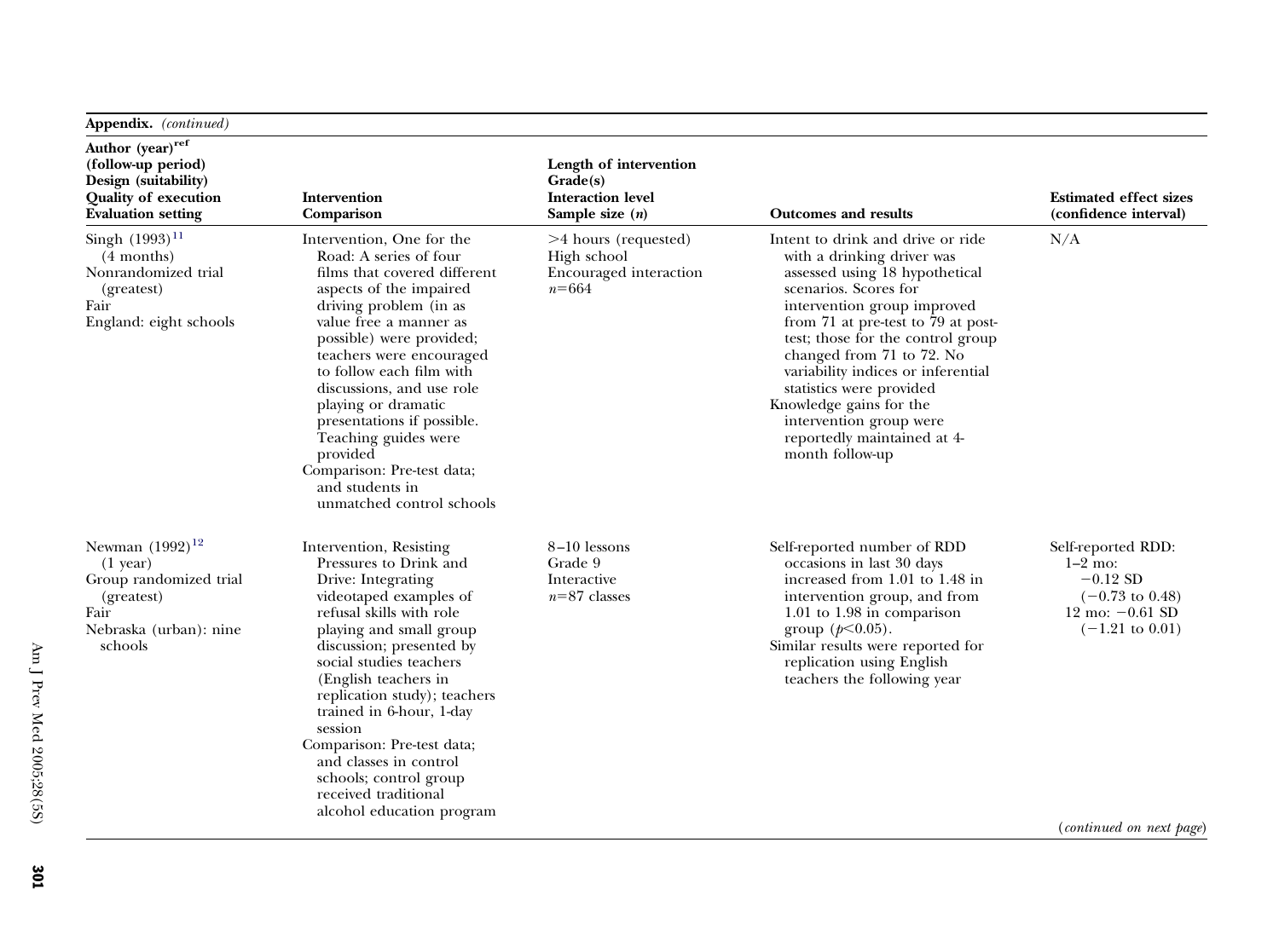| Appendix. (continued)                                                                                                                                                 |                                                                                                                                                                                                                                                                                                                                                                                                                                                                                                                                                   |                                                                                     |                                                                                                                                                                                                                                                                                                                                                                                                                                                                                                                                                                                                                         |                                                                                                                                |
|-----------------------------------------------------------------------------------------------------------------------------------------------------------------------|---------------------------------------------------------------------------------------------------------------------------------------------------------------------------------------------------------------------------------------------------------------------------------------------------------------------------------------------------------------------------------------------------------------------------------------------------------------------------------------------------------------------------------------------------|-------------------------------------------------------------------------------------|-------------------------------------------------------------------------------------------------------------------------------------------------------------------------------------------------------------------------------------------------------------------------------------------------------------------------------------------------------------------------------------------------------------------------------------------------------------------------------------------------------------------------------------------------------------------------------------------------------------------------|--------------------------------------------------------------------------------------------------------------------------------|
| Author (year) <sup>ref</sup><br>(follow-up period)<br>Design (suitability)<br><b>Quality of execution</b><br><b>Evaluation setting</b>                                | <b>Intervention</b><br>Comparison                                                                                                                                                                                                                                                                                                                                                                                                                                                                                                                 | Length of intervention<br>Grade(s)<br><b>Interaction level</b><br>Sample size $(n)$ | <b>Outcomes and results</b>                                                                                                                                                                                                                                                                                                                                                                                                                                                                                                                                                                                             | <b>Estimated effect sizes</b><br>(confidence interval)                                                                         |
| Peer organization programs<br>Leaf $(1995)^8$<br>(retrospective)<br>Post-only with<br>concurrent<br>comparison (least)<br>Fair<br>Ohio and Wisconsin:<br>four schools | Intervention, SADD: Schools<br>with highly active and<br>exemplary SADD chapters<br>were identified. The SADD<br>programs in these schools<br>involved a variety of<br>activities including<br>assembly presentations, a<br>standard 15-session<br>curriculum,<br>demonstrations, and<br>various instructional and<br>extra-curricular activities<br>Comparison: Post hoc<br>comparison with matched<br>schools with no SADD<br>program                                                                                                           | Ongoing, multiyear<br>High school<br>Interactive<br>$n=17,187$                      | Self-reported DD, RDD, moving<br>violations, total crashes, and<br>alcohol-related crashes. Results<br>reported included the following<br>(intervention vs comparison):<br>DD: 24.5% vs 27.1% ( $p$ >0.05)<br>RDD: 35.1% vs. 35.5% ( $p$ >0.05)<br>Moving violations: $11.8\%$ vs $16.8\%$<br>(p<0.05)<br>Total crashes: $14.4\%$ vs $18.4\%$<br>(p>0.05)<br>Alcohol-related crashes: 1.1% vs<br>1.2\% ( $p > 0.05$ )                                                                                                                                                                                                   | Self-reported:<br>$DD: -2.06$ SD<br>$RDD: -0.01$ SD<br>Crashes: $-0.11$ SD<br>Alcohol-related<br>crashes: $-0.01$<br><b>SD</b> |
| Klitzner $(1994)^{15}$<br>$(2 \text{ years})$<br>Time series with<br>concurrent<br>comparison (greatest)<br>Fair<br>California (urban) and<br>New Mexico (rural)      | Intervention, SADD<br>programs: Implemented in<br>two schools: primary<br>elements included: (1) a<br>kick-off assembly, at which<br>the Contract for Life was<br>distributed (but not<br>strongly promoted); and<br>$(2)$ establishment of a<br>SADD student chapter. In<br>New Mexico, SADD<br>chapter was inactive<br>during the second year<br>Comparison: Pre- and post-<br>testing with control<br>schools where SADD<br>programs were not to be<br>implemented (but where<br>SADD and other programs<br>were implemented in some<br>cases) | Ongoing, multiyear<br>High school<br>Interactive<br>$n=4$ schools                   | Surveys indicated a decrease in<br>DWI-related curricular activity<br>following implementation of<br>SADD chapters<br>Analyses revealed a greater<br>willingness to address DD/RDD<br>among SADD students at the<br>first post-test but not at the<br>second post-test; no overall<br>differences between groups with<br>regard to normative perceptions<br>regarding DD/RDD; no initial<br>difference between groups with<br>regard to discussions of DD/<br>RDD at home but control<br>discussed more at home over<br>time; and no significant<br>difference between groups with<br>regard to self-reported<br>DD/RDD | No effect sizes<br>estimated                                                                                                   |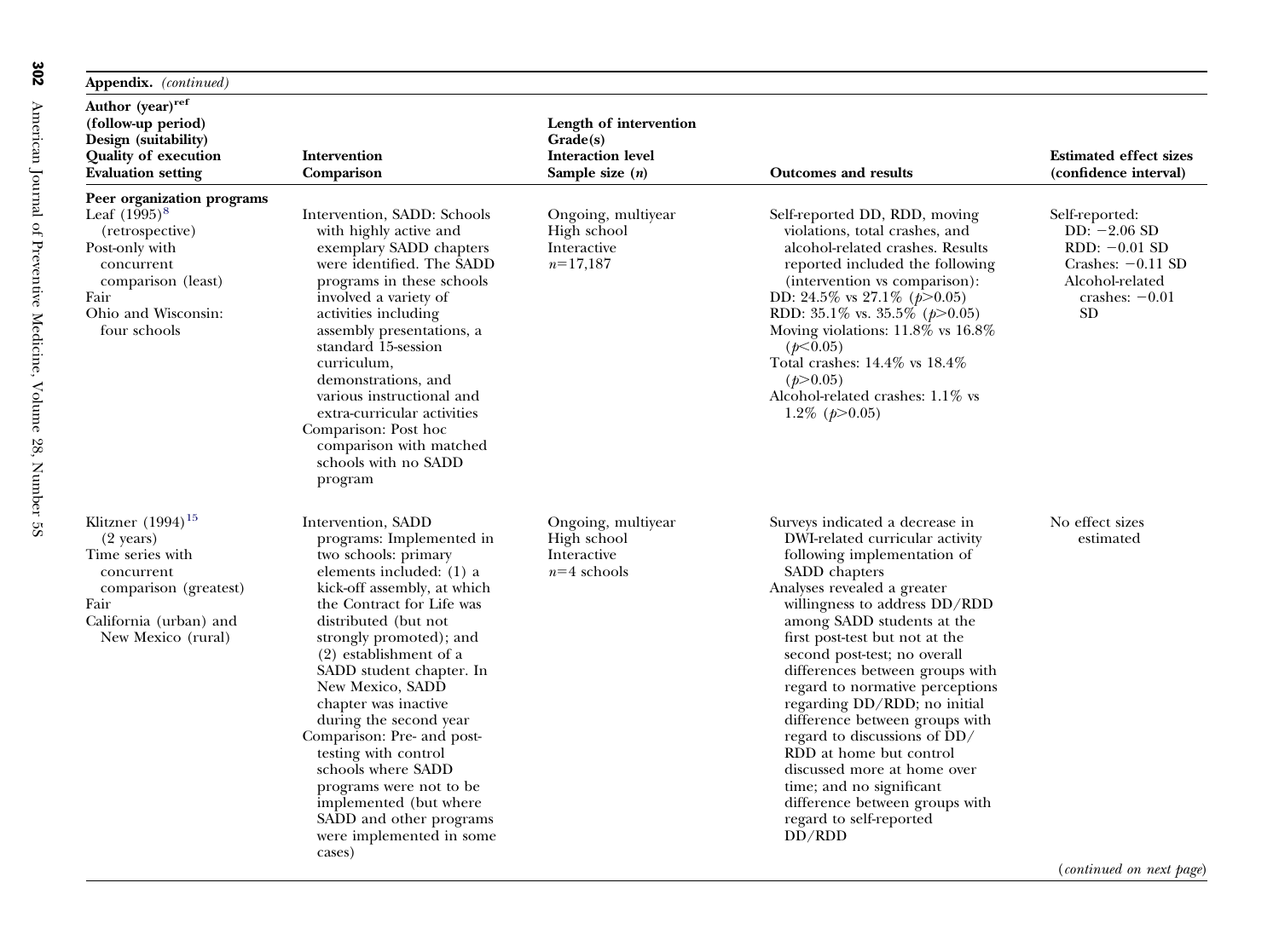| <b>Appendix.</b> (continued)<br>Author (year) <sup>ref</sup><br>(follow-up period)<br>Design (suitability)<br><b>Quality of execution</b><br><b>Evaluation setting</b> | <b>Intervention</b><br>Comparison                                                                                                                                                                                                                                                                                                                                                                                                                                                                                                                                                                                | Length of intervention<br>Grade(s)<br><b>Interaction level</b><br>Sample size $(n)$                                                         | <b>Outcomes and results</b>                                                                                                                                                                                                                                                                                        | <b>Estimated effect sizes</b><br>(confidence interval)                                                                       |
|------------------------------------------------------------------------------------------------------------------------------------------------------------------------|------------------------------------------------------------------------------------------------------------------------------------------------------------------------------------------------------------------------------------------------------------------------------------------------------------------------------------------------------------------------------------------------------------------------------------------------------------------------------------------------------------------------------------------------------------------------------------------------------------------|---------------------------------------------------------------------------------------------------------------------------------------------|--------------------------------------------------------------------------------------------------------------------------------------------------------------------------------------------------------------------------------------------------------------------------------------------------------------------|------------------------------------------------------------------------------------------------------------------------------|
| Social norming programs<br>Foss $(2001)^{42}$<br>$(2 \text{ years})$<br>Before-and-after with no<br>comparison group<br>(least)<br>Fair<br>UNC-Chapel Hill             | Intervention, "2 out of 3"<br>Program: A campuswide<br>public awareness program<br>to provide objective<br>information regarding<br>student use of alcohol.<br>The phrase "whether it's<br>Thursday, Friday or<br>Saturday night, 2 out of 3<br>UNC students return<br>home with a 0.00 BAC"<br>provided the primary<br>message. It was conveyed<br>via student awareness<br>sessions, poster incentive<br>campaign, sticker incentive<br>campaign, news<br>conference, newspaper ads<br>Comparison: Pre- and post-<br>intervention responses to<br>nighttime surveys<br>including breath alcohol<br>measurement | Year-long campaign<br>University campus<br>(freshman emphasis)<br>Not interactive<br>$n=1786$ surveyed (pre)<br>$n=2451$ surveyed<br>(post) | Percentage of drivers (observed or<br>self-reported) with positive<br>BACs decreased from 13% to<br>$9.7\%$<br>Percentage of drivers (observed or<br>self-reported) with BACs<br>$>0.08\%$ decreased from 2.6%<br>to $1.3\%$<br>Percentage of respondents with<br>positive BACs decreased from<br>23.7\% to 21.5\% | DD:<br>$0.00$ BAC:<br>$-0.10$ SD<br>$p=0.18$<br>$0.08$ BAC:<br>$-0.09$ SD<br>$(p=0.21)$<br>( <i>continued on next page</i> ) |